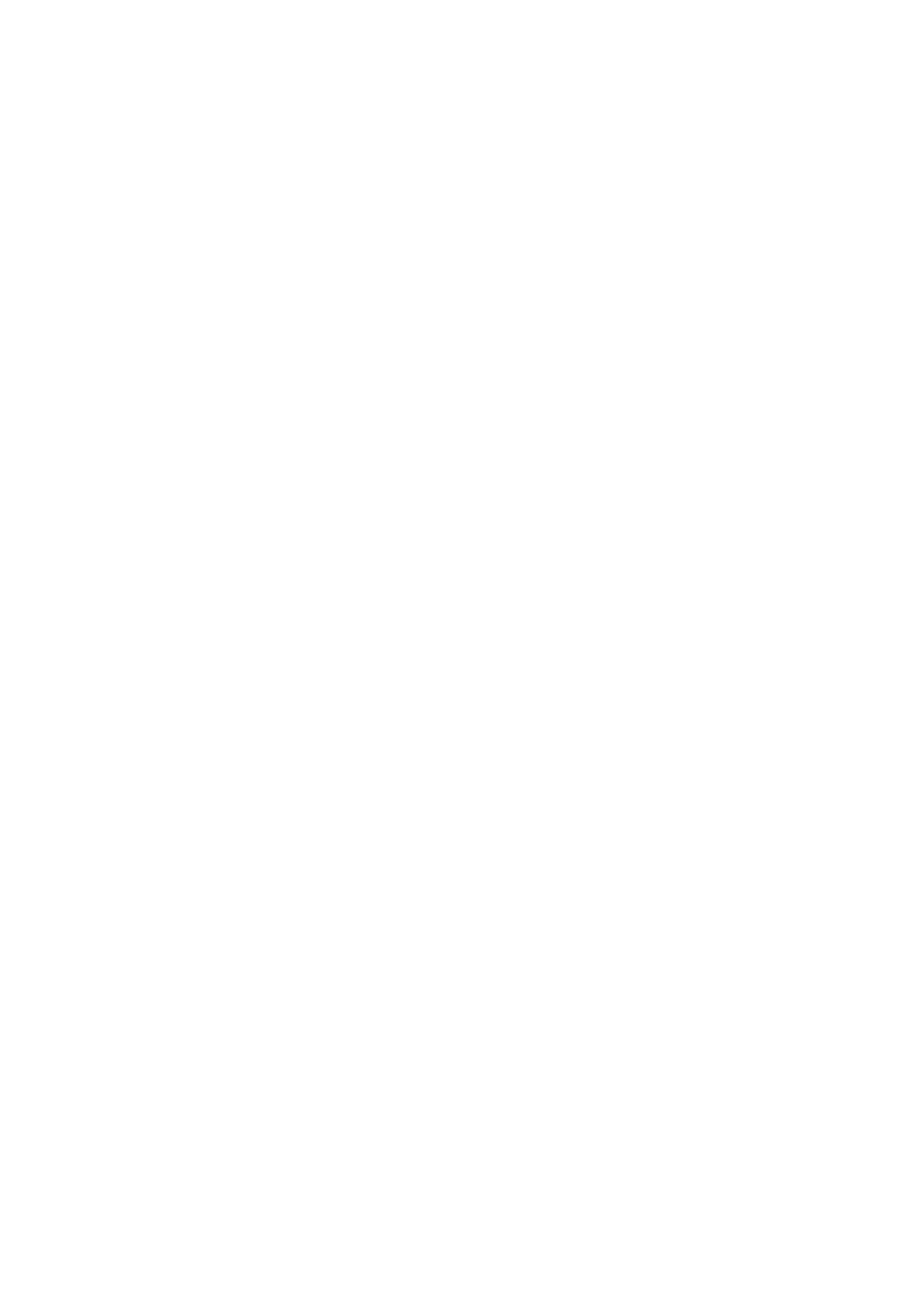## **APPLICATION OF THE METHOD OF MOVING PLANES TO CONFORMALLY INVARIANT EQUATIONS**

PENGFEI GUAN, CHANG-SHOU LIN, AND GUOFANG WANG

#### 1. INTRODUCTION

The main theme of this paper is the application of the method of moving planes to conformally invariant fully nonlinear elliptic equations. Throughout this paper, we assume that  $(M, q)$  is a smooth, compact locally conformally flat Riemannian manifold of dimension  $n \geq 3$  and [g] denotes the conformal class of g. The Schouten tensor of the metric  $q$  is defined by

$$
S_g = \frac{1}{n-2} \left( Ric_g - \frac{R_g}{2(n-1)} g \right),\,
$$

where  $Ric_q$  and  $R_q$  are the Ricci tensor and scalar curvature of g respectively. We want to investigate the following conformally invariant equation:

$$
(1.1) \t\t f(\lambda(S_{\hat{g}})) = 1.
$$

where  $\hat{g} \in [g], S_{\hat{g}}$  is the Schouten tensor of  $\hat{g}, \lambda(S_{\hat{g}})$  is the set of the eigenvalues of  $S_{\hat{g}}$  with respect to  $\hat{g}$ , and  $f$  is a certain function on symmetric matrices we will specify. If we write  $\hat{g} = u^{\frac{4}{n-2}}g$  for some positive smooth function u, the Schouten tensor  $S_{\hat{g}}$  can be computed as

$$
(1.2) \quad S_{\hat{g}} = -\frac{2}{n-2}u^{-1}\bigtriangledown_{g}^{2}u + \frac{2n}{(n-2)^{2}}u^{-2}\bigtriangledown_{g}u \otimes \bigtriangledown_{g}u - \frac{2}{(n-2)^{2}}u^{-2}|\bigtriangledown_{g}u|^{2}g + S_{g}.
$$

Equation  $(1.1)$  is indeed a second order nonlinear differential equation on u.

The most important case is  $f = \sigma_k$ , where  $\sigma_k$  is the k-th elementary symmetric function,

$$
\sigma_k(\lambda(S_{\hat{g}})) = 1,
$$

for  $\hat{g} \in [g]$ . We note that if  $k = 1$ , equation (1.3) is the Yamabe equation. When  $k > 1$ , it is fully nonlinear. By the fundamental work of Caffarelli-Nirenberg-Spruck [1], equation (1.3) is elliptic in certain cone  $\Gamma_k^+$  defined by Garding [7]. We recall

$$
\Gamma_k^+ = \{ \lambda \in \mathbf{R}^n \, | \, \sigma_1(\lambda) > 0, \cdots, \sigma_k(\lambda) > 0 \}.
$$

Let

$$
\mathcal{C}_k = \{ \hat{g} \in [g] \, \vert \, \lambda(S_{\hat{g}})(x) \in \Gamma_k^+, \forall x \in M. \}
$$

We say  $\hat{g} \in [g]$  is admissible to equation (1.3) if  $\hat{g} \in \mathcal{C}_k$ .<br>The study of equation (1.3) was initiated in [24] by Y

The study of equation (1.3) was initiated in [24] by Viaclovsky. There have been many activities recently (e.g., see  $[24, 25, 26, 2, 3, 11, 12, 19, 15, 16]$ ). Except  $[2]$ , all the existence

1

Research of the first author was supported in part by NSERC Grant OGP-0046732.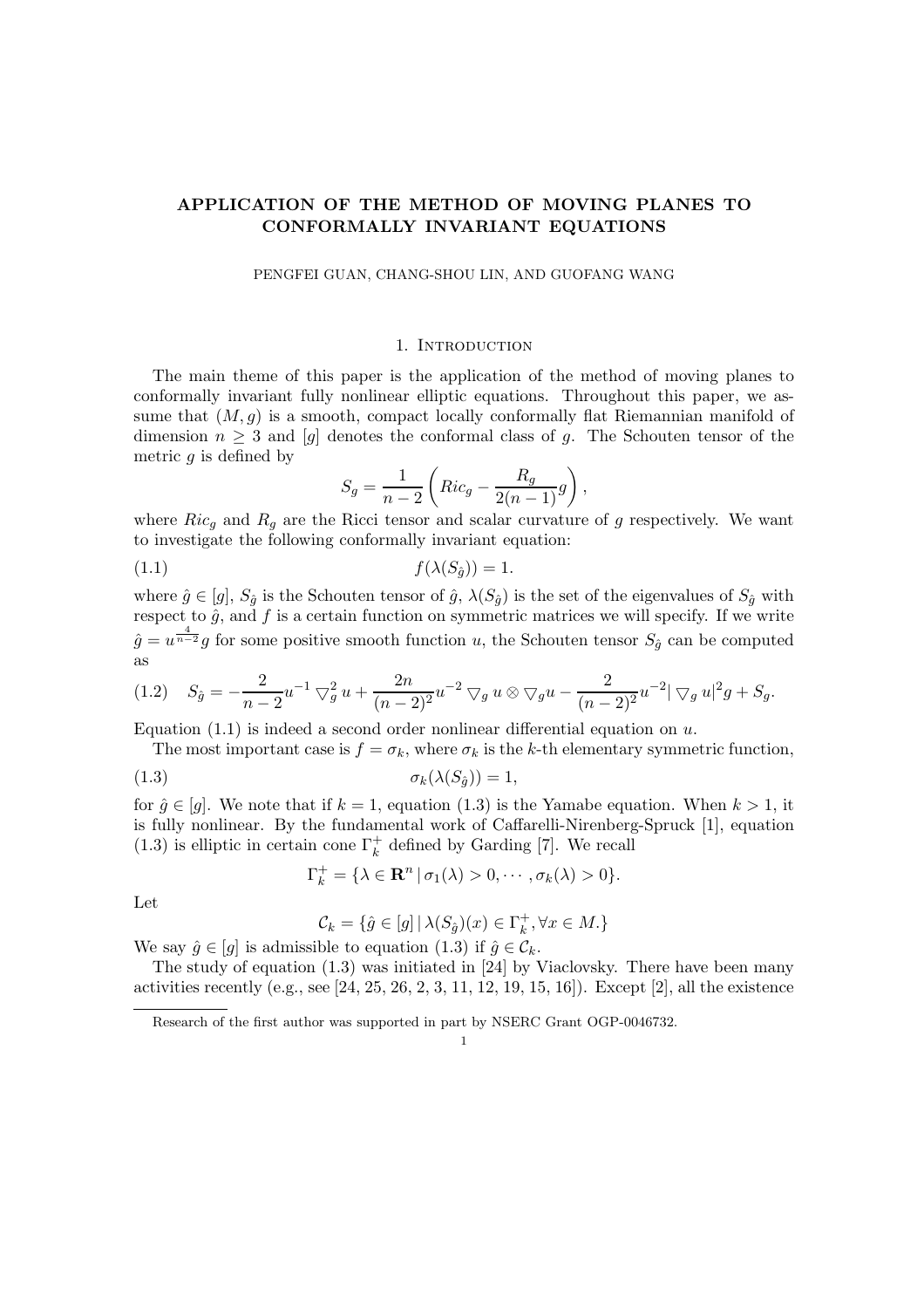results obtained so far for equation (1.3) are under the assumption of  $C_k \neq \emptyset$ . In the case  $n = 4, k = 2$ , Chang-Gursky-Yang [2] proved that  $C_2 \neq \emptyset$  if the Yamabe constant Y<sub>1</sub> and  $\int_M \sigma_2(g^{-1}S_g)dvol(g)$  (which is a conformal invariant when  $n = 4$ ) are positive. Here we generalize their result to higher dimensions for locally conformally flat manifolds generalize their result to higher dimensions for locally conformally flat manifolds.

Recall the Yamabe constant of  $[g]$  can be defined as

$$
Y_1([g]) = \inf_{g \in [g]} (vol(g))^{-\frac{n-2}{n}} \int_M \sigma_1(g) dvol(g).
$$

We define a sequence of conformal invariants for  $2 \leq l \leq n/2$  by letting

$$
Y_l = \begin{cases} \inf_{g \in \mathcal{C}_{l-1}} (vol(g))^{-\frac{n-2l}{n}} \int_M \sigma_l(g) dvol(g) & \text{if } \mathcal{C}_{l-1} \neq \emptyset, \\ -\infty, & \text{if } \mathcal{C}_{l-1} = \emptyset. \end{cases}
$$

We note that if  $l \geq n/2$  and  $C_l \neq \emptyset$ , then  $(M, g)$  is conformally equivalent to a spherical space form by Theorem 1 in a recent paper jointly with Viaclovsky [10]. Also in view of Theorem 1 in [13], only the case  $l \leq n/2$  is of interest to us as long as  $Y_l$  is concerned on the locally conformally flat manifolds.

**Theorem 1.1.** *Let* (M,g) *be a compact locally conformal flat* n*-dimensional manifold and*  $k \leq n/2$ *. Assume that*  $Y_k([g]) > 0$ *, then*  $C_k \neq \emptyset$  *and equation (1.3) has an admissible solution*  $g \in C_k$ *. If*  $Y_k([g_0]) = 0$ *, then either there is*  $g \in C_k$  *such that*  $\sigma_k(g) = 1$ *, or there is*  $g \in C^{1,1}$  *in*  $\overline{C}_k$  *such that*  $\sigma_k(g) = 0$ *.* 

Theorem 1.1 has the following consequence.

**Corollary 1.1.** *Let* (M,g) *be an* n*-dimensional compact, oriented and connected locally conformally flat manifold and*  $n = 2m$ *. If*  $C_{m-1} \neq \emptyset$  *and* 

(1.4) 
$$
\int_M \sigma_m(g) dvol(g) > 0,
$$

then  $(M, g_0)$  is conformally equivalent to  $S^{2m}$ .

When  $n = 4$ , Corollary 1.1 was proved in [14]. A similar result was obtained for  $n = 6$ in [14] under a weaker condition. Note that  $\int_M \sigma_m(g) dvol(g)$  is a topological invariant.<br>The product metric  $g$  of  $S^{n-1} \times S$  is in  $C \longrightarrow$  with  $\int \sigma_g(g) dvol(g) = 0$ The product metric g of  $\mathbf{S}^{n-1} \times \mathbf{S}$  is in  $\mathcal{C}_{m-1}$  with  $\int \sigma_m(g) dvol(g) = 0$ .

Theorem 1.1 is proved through the establishment of certain global a priori estimates using the method of moving planes and the fundamental result on Schoen-Yau [23] on developing maps for locally conformally flat manifolds. The key point of this paper is that the method of moving planes is particularly appropriate for conformally invariant equations. This leads us to consider a general equation  $(1.1)$ . Let us first specify conditions on f so that (1.1) is elliptic. Let  $\Gamma$  be an open symmetric convex cone in  $\mathbb{R}^n$ , that is, for  $\lambda \in \Gamma$  and any permutation  $\sigma$ ,  $\sigma \cdot \lambda = (\lambda_{\sigma(1)}, \cdots, \lambda_{\sigma(n)}) \in \Gamma$ . It is clear that  $(1, 1, \cdots, 1) \in$ Γ. Set  $\tilde{\Gamma} = \{ S \mid S \text{ is a symmetric matrix whose eigenvalues } (\lambda_1, \dots, \lambda_n) \in \Gamma \}.$  We assume (1.5)  $\tilde{\Gamma}$  is convex and  $\Gamma \subseteq \Gamma_1^+$ . (1.5)  $\tilde{\Gamma}$  is convex and  $\Gamma \subseteq \Gamma_1^+$ .

where  $\Gamma_1^+ = {\lambda \mid \sum_{j=1}^n \lambda_j > 0}.$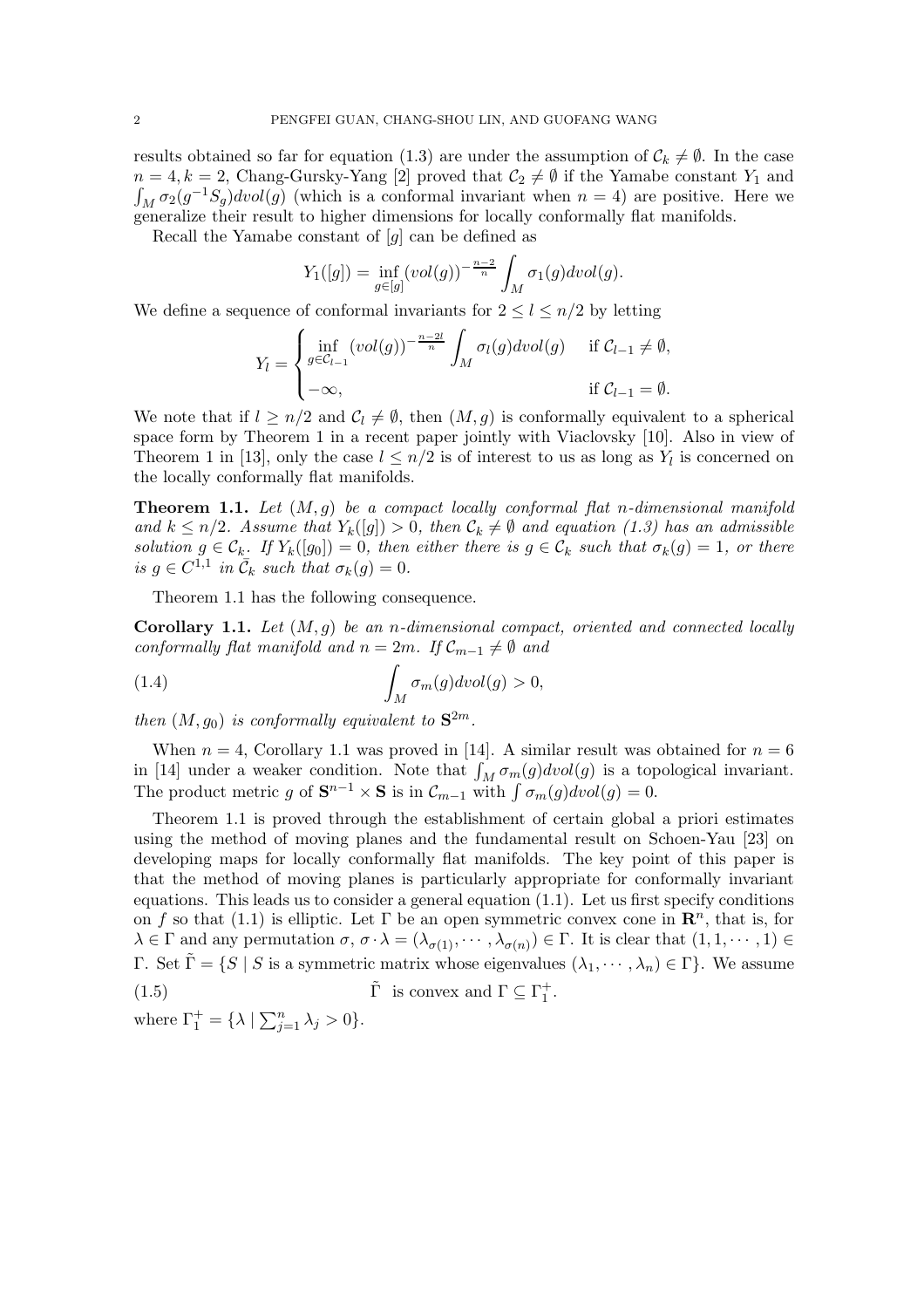Since the regularity of f is not an issue here, throughout this paper, we assume that  $f$ is a smooth function defined in  $\Gamma \subseteq \Gamma_1^+$  , and satisfies

(1.6) 
$$
\frac{\partial f}{\partial \lambda_i}(\lambda) > 0 \text{ for } i = 1, 2, ..., n \text{ and } \lambda \in \Gamma.
$$

It is easy to check condition (1.6) implies that f is elliptic in  $\tilde{\Gamma}$ . A metric  $\hat{g}$  is called *admissible* if  $\hat{g}^{-1}S_{\hat{g}} \in \tilde{\Gamma}$  for every point in M. This is equivalent to say that  $\lambda(S_{\hat{g}}) \in \Gamma$  for every point in  $M$ . We further assume a concavity condition on  $f$ :

$$
(1.7) \t\t\t f is concave in  $\Gamma$ .
$$

From a result in section 3 in [1], f is concave in  $\Gamma$  implies f is concave in  $\tilde{\Gamma}$ . If there is no confusion, we will also simply write  $\Gamma$  for  $\tilde{\Gamma}$  in the rest of the paper. Since we are concerned with equation (1.1), it is necessary that there is  $\gamma \in \Gamma$  such that  $f(\gamma) = 1$ . The symmetry and the concavity of f imply  $f(t, \dots, t) \geq 1$  for some  $t > 0$ . Therefore, we assume

(1.8) 
$$
f(t_0, \dots, t_0) = 1
$$
, for some  $t_0 > 0$ .

Our next result is concerned with a Harnack type inequality.

**Theorem 1.2.** *Suppose that* f *satisfies (1.6), (1.7) and (1.8). Then there exists a constant*  $C > 0$  such that for any admissible solution  $u^{\frac{4}{n-2}}|dx|^2$  of (1.1) in a open ball  $B_{3R}$ , we have

(1.9) 
$$
\max_{B_R} u(x) \cdot \min_{B_{2R}} u(x) \leq \frac{C}{R^{n-2}}.
$$

As an application, the following global regularity and existence for equation (1.1) on a general compact locally conformally flat manifold  $(M,g)$  will be proved via fundamental work of Schoen-Yau on developing maps in [23]. Here, we need an additional condition:

(1.10) 
$$
\overline{\lim}_{t \to +\infty} f(t\gamma) > 1, \text{ for all } \gamma \in \Gamma \text{ and } \overline{\lim}_{\lambda \to p} f(\lambda) < 1, \text{ for all } p \in \partial \Gamma.
$$

We note that  $(1.10)$  implies  $(1.8)$ .

**Theorem 1.3.** *Let* (M,g) *be an* n*-dimensional smooth compact locally conformally flat manifold with* g *admissible. Suppose that* f *satisfies (1.6), (1.7) and (1.10), and* (M,g) *is not conformally equivalent to the standard* n*-sphere. Then there exists a positive constant*  $C > 0$ , such that

$$
(1.11)\t\t\t\t\t||u||_{C^3} + ||u^{-1}||_{C^3} \leq C.
$$

*Furthermore, there is a smooth admissible solution*  $u^{\frac{4}{n-2}}g$  *satisfying equation* (1.1).

Such type of inequality in Theorem 1.2 was first discovered by Schoen for the Yamabe problem. A different proof was given by Chen and Lin  $[4]$ . We follow the argument of  $[4, 5]$ by employing the method of moving planes here. The inequality was proved for  $f = \sigma_k$  by Li-Li in [19]. They tried to generalize it under some cumbersome conditions, see Remark 2.1. Recently, Li-Li [20] announced similar results of Theorem 1.2 and Theorem 1.3.

The paper is organized as follows. In section 2, we prove the Harnack type inequality via the method of moving planes. The method of moving planes indeed are our main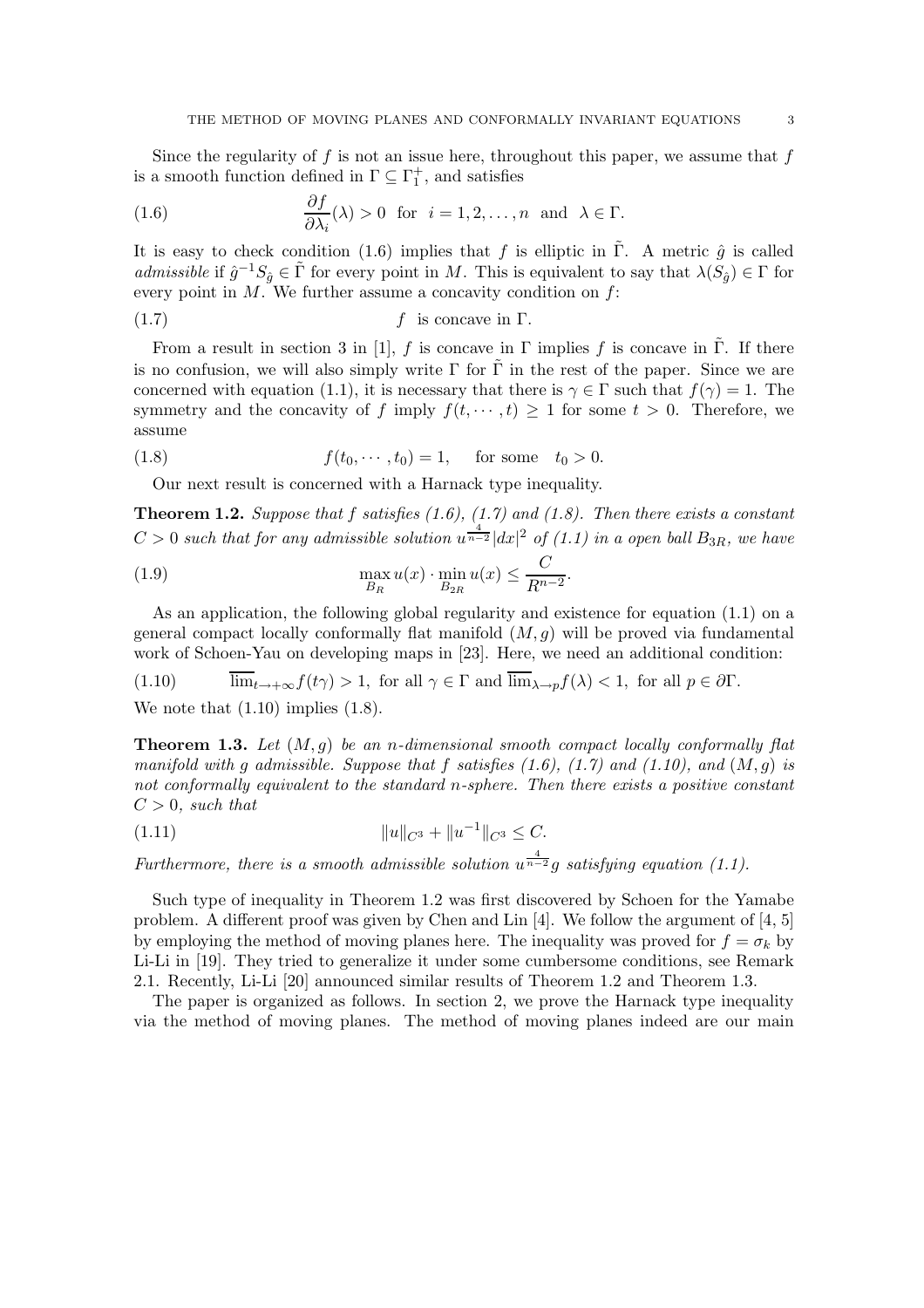theme in this paper. A global gradient estimate (Proposition 3.1) for locally conformally flat manifolds not conformal to  $S<sup>n</sup>$  is also obtained by this method in section 3. Here, we make use of the fundamental work of Schoen-Yau [23] on the developing maps on locally conformally flat manifolds. Theorem 1.1 and Theorem 1.3 will be proved in section 3.

**Acknowledgement.** Part of the work has been done while the third author was visiting the National Center for Theoretical Science (CTS) in Taiwan. He would like to thank CTS for the invitation and kind hospitality.

After this paper was completed, we received the preprint [17] of Gursky-Viaclovsky. They treated a fully nonlinear equation in 4-manifolds and obtained various results. Among them, they gave a more direct proof of the main result of [2].

### 2. A Harnack type inequality

Theorem 1.2 will be proved by contradiction. Before going to the proof, we want to give a sketch of our idea first. Suppose that the inequality does not hold. Then there exists a sequence of blowup solutions for equation (1.1). We then rescale the solutions. The main step is to give  $C^1$  estimates for these rescaled solutions. Actually, the  $C^1$ -norm of the rescaled solution will be proved to be uniformly small, and then the  $C<sup>2</sup>$  estimates or higher-order derivatives follows by the concave assumption accordingly. Therefore, the rescaled solutions converges to a constant in  $C^{2,\alpha}$  and that will yield a contradiction to assumptions  $(1.6)$  and  $(1.8)$ .

Obviously, the crucial step is the  $C<sup>1</sup>$  estimate of those rescaled solutions. Here, the method of moving planes will be employed to obtain a local gradient estimates. As in previous works, we first extend our rescaled solutions to the whole space  $\mathbb{R}^n$ , and obtain a viscosity super-solution. Then, we apply the Kelvin transformation twice on those extended super-solutions. Finally the local gradient estimates follow from the application of the method of moving planes.

It seems a new idea to obtain the local gradient estimates via the method of moving planes for the fully nonlinear elliptic equation. For geometric fully nonlinear elliptic equation with the concave assumption, the local gradient estimate is generally the crucial step to obtain the a priori bound for solutions. Here, our proof relies on the conformal invariance of the equation. This leads us to suspect that for conformally invariant fully nonlinear elliptic equation, the concave assumption alone should be enough for the a priori bound. This is partially confirmed in our proof of Theorem 1.2 here. We shall study this problem for general manifolds later.

Since we use Kelvin transformations repeatedly in our proof, we shall keep our notations as clean as possible.

Suppose u is a  $C^2$  function. Recall that the Schouten tensor  $S(u)$  related to the metric  $u^{\frac{4}{n-2}}|dx|^2$  is the matrix whose  $(i, j)$ -th component is defined by

$$
S_{ij}(x) = u^{-\frac{4}{n-2}} \left(-\frac{2}{n-2} u^{-1} u_{x_ix_j} + \frac{2n}{(n-2)^2} u^{-2} u_i u_j - \frac{2}{(n-2)^2} u^{-2} |\nabla u|^2 \delta_{ij}\right).
$$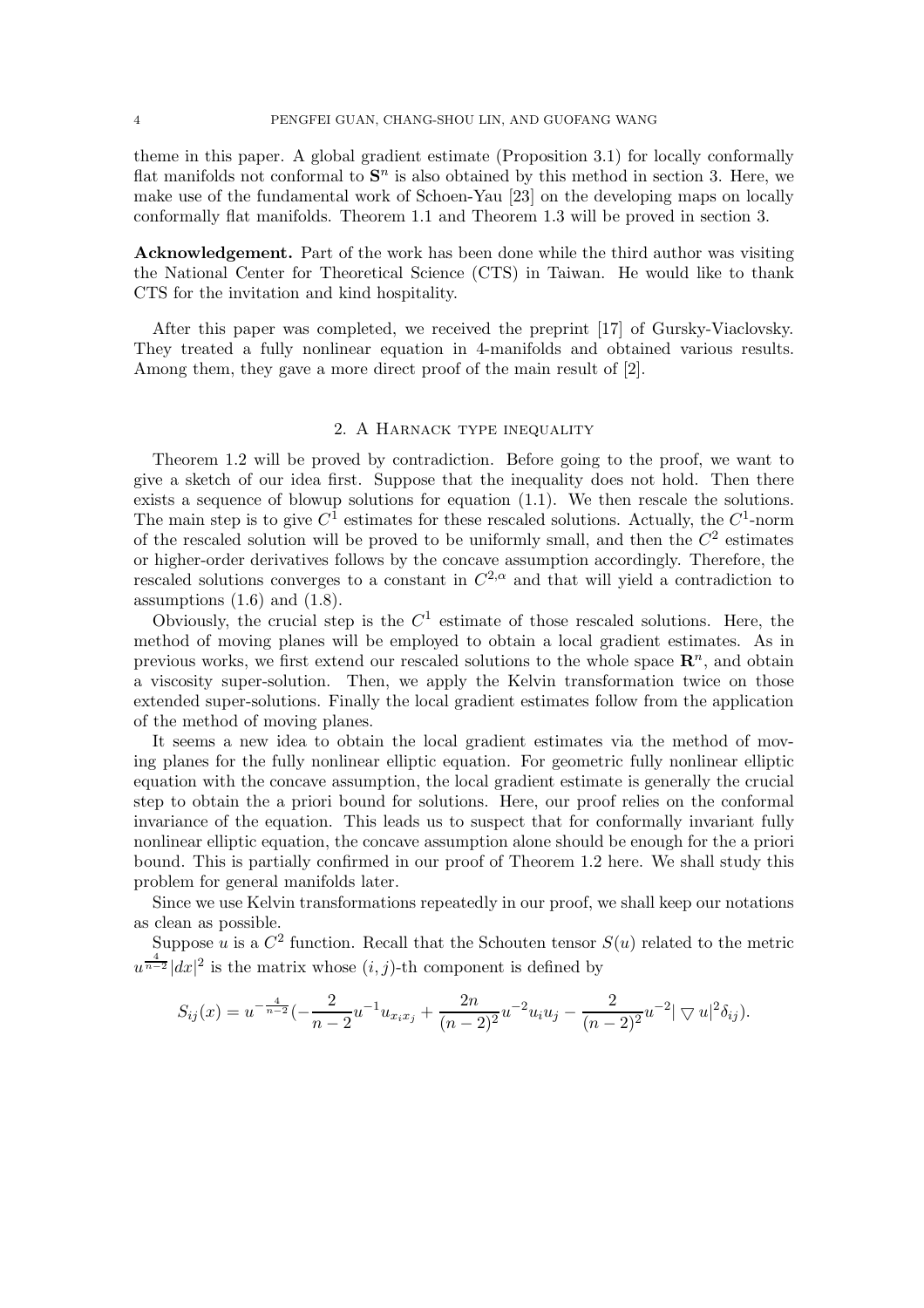Let  $\lambda(S(u))(x)=(\lambda_1,\ldots,\lambda_n)$  denote the eigenvalues of  $(S_{ij}(x))$ . Assume that u satisfies

(2.1) 
$$
\begin{cases} f(\lambda(S(u)))(x) = 1 \\ \lambda(S(u))(x) \in \Gamma \text{ for } x \in B_{3R}(0), \end{cases}
$$

where  $B_r(p)$  is the open ball with center p and radius  $r > 0$ . Sometimes, we denote  $B_r(p)$ by  $B(p,r)$ .

*Proof of Theorem 1.2.* By scaling invariance of the equation, we may assume  $R = 1$ . Inequality (1.9) will be proved by contradiction. Suppose it does not hold. Then there exists a sequence of solutions  $u_i$  such that

$$
\max_{B_1} u_i \cdot \min_{B_2} u_i \ge i.
$$

Let

$$
M_i = \max_{\bar{B}_1} u_i = u_i(\bar{x}_i),
$$

and  $x_i \in B_1$  with  $\bar{B}(x_i, r_i) \subset \bar{B}_1$  and  $|x_i - \bar{x}_i| = r_i$ , where  $r_i = M_i^{-\frac{2}{n-2}}$ . By (2.2),<br>  $M_i \to +\infty$  as  $i \to +\infty$ . Set  $M_i \to +\infty$  as  $i \to +\infty$ . Set

(2.3) 
$$
\begin{cases} v_i(y) = M_i^{-1} u_i (x_i + M_i^{-\frac{2}{n-2}} y) \\ \bar{x}_i = x_i + M_i^{\frac{-2}{n-2}} \bar{y}_i. \end{cases}
$$

Then  $|\bar{y}_i| = 1$  and  $v_i$  satisfies

(2.4) 
$$
\begin{cases} f(\lambda(S(v_i))(x)) = 1, \\ \lambda(S(v_i))(x) \in \Gamma, \end{cases}
$$

for  $|x| < M_i^{\frac{2}{n-2}}$ .

For simplicity, we let  $L_i = M_i^{\frac{2}{n-2}}$  and choose  $l_i \to +\infty$  as  $i \to +\infty$  such that  $(2.5)$  $i^2 < L_i,$ 

and

$$
(2.6) \t\t l_i^{n-2} < i.
$$

We extend  $v_i$  to  $\mathbb{R}^n$  via the Kelvin transformation, i.e.,  $\tilde{v}_i(y)$  is defined by

$$
\tilde{v}_i(y) = \left(\frac{l_i}{|y|}\right)^{n-2} v_i\left(\frac{l_i^2 y}{|y|^2}\right) \text{ for } |y| \ge l_i.
$$

Then  $\tilde{v}_i(y)$  also satisfies (2.4) for  $|y| \geq l_i$ , since equation (2.4) is conformally invariant.

For  $|y| = L_i$ , we have  $\left|\frac{l_i^2 y}{|y|^2}\right| \le 1$  and then,  $\tilde{v}_i(y) \le \left(\frac{l_i}{L_i}\right)$ L*i*  $n^{-2}$ . On the other hand, by  $(2.6), v_i(y)$  satisfies,

$$
v_i(y) \geq M_i^{-1} \inf_{B_2(0)} u_i \geq \frac{i}{M_i^2} = \frac{i}{L_i^{n-2}} > \left(\frac{l_i}{L_i}\right)^{n-2}.
$$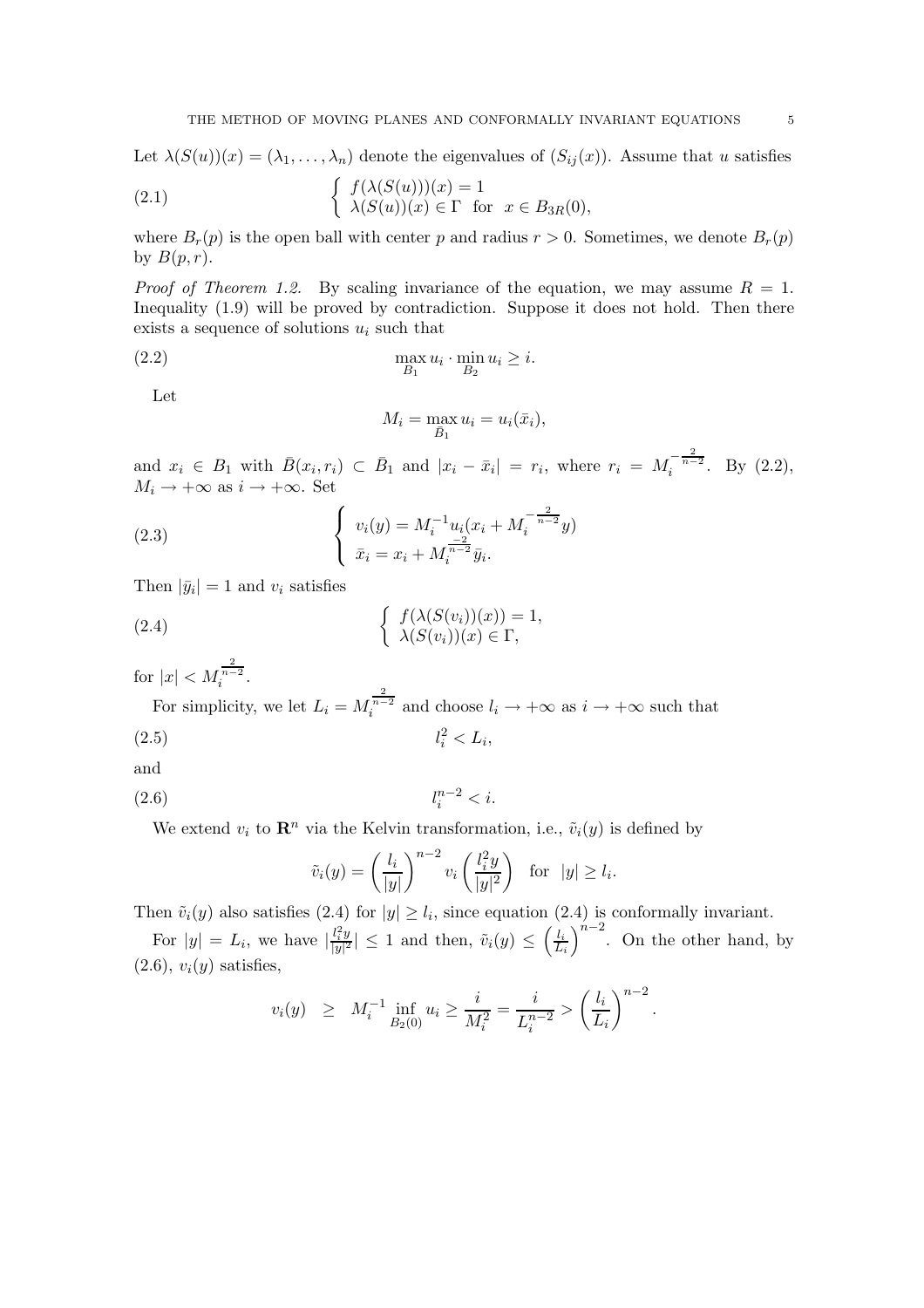Therefore,

$$
(2.7) \t v_i(y) > \tilde{v}_i(y) \t \text{for} \t |y| = L_i.
$$

Set

(2.8) 
$$
\tilde{v}_i(y) = \begin{cases} v_i(y) & |y| \le l_i, \\ \min(v_i(y), \tilde{v}_i(y)) & l_i \le |y| \le L_i, \\ \tilde{v}_i(y) & |y| \ge L_i. \end{cases}
$$

By (2.7),  $\tilde{\tilde{v}}_i$  is a continuous function defined in the whole space  $\mathbf{R}^n$  and one may try to prove that  $\tilde{\tilde{v}}_i$  is a viscosity super-solution. But, we will not pursue this fact in our proof.<br>We will nother lines hoth user and  $\tilde{v}_i(x)$  as solutions of (2.4) in the notions fulled  $\lt I$  leads We will rather keep both  $v_i$  and  $\tilde{v}_i(y)$  as solutions of (2.4) in the regions  $\{y \mid |y| < L_i\}$  and  $\{y \mid |y| \geq l_i\}$  respectively.

In what follows, we want to prove the first derivatives of  $v_i$  are uniformly small in the ball  $B(\bar{y}_i, \frac{1}{2})$ . In fact, we will prove for each  $j = 1, 2, ..., n$  and  $\delta > 0$ ,

(2.9) 
$$
\left| \frac{\partial v_i(y)}{\partial y_j} \right| \le \delta \left\{ 1 + \sum_{k \ne j} \sup_{y \in B(\bar{y}_i, \frac{1}{2})} \left| \frac{\partial v_i}{\partial y_k}(y) \right| \right\}
$$

for all  $i \ge i_0 = i_0(\delta)$ , and  $|y - \bar{y}_i| \le \frac{1}{2}$ . Without loss of generality, we may assume  $j = 1$ , and  $\bar{y}_i = (-1, 0, \ldots, 0)$ . To obtain (2.9), we apply the Kelvin transformation twice on  $\tilde{v}_i$ .<br>In the rest of the proof in order to leap the simplicity, we will abuse some potations if In the rest of the proof, in order to keep the simplicity, we will abuse some notations if there is no confusion. For any small  $\delta$ , we first make the inversion  $T_1$  with respect to the ball  $B_1(e_\delta)$  and denote the Kelvin transformation of  $\tilde{\tilde{v}}_i$  by  $u_i$ , that is,

(2.10) 
$$
u_i(x) = |x - e_\delta|^{2-n} \tilde{\tilde{v}}_i \left( \frac{x - e_\delta}{|x - e_\delta|^2} + e_\delta \right),
$$

where  $e_{\delta} = (\delta^2, 0, \ldots, 0)$ . From now on,  $u_i$  will be the one defined in (2.10). So  $u_i(x)$ satisfies (2.4) except the small ball  $\{x \mid |x - e_\delta| < 2l_i^{-1}\}$ . We choose *i* large so that the small ball is contained in the ball  $B(e_\delta, \frac{1}{2}\delta^2)$ . We also denote Y and  $\tilde{Y}$  as the image of  $\{e_i\}_{i\in I}$   $\leq$   $\{e_i\}_{i\in I}$  on  $\{e_i\}_{i\in I}$   $\geq$   $I$ ,  $\}$  under the inversion T. Next, we denote T, to be the  $\{y \mid l_i \leq |y| \leq L_i\}$  and  $\{y \mid |y| \geq L_i\}$  under the inversion  $T_1$ . Next, we denote  $T_2$  to be the inversion  $x \to \frac{x}{|x|^2}$ , and  $u_i^*(y)$  to be the corresponding Kelvin transform, that is,

(2.11) 
$$
u_i^*(y) = |y|^{2-n} \left| \frac{y}{|y|^2} - e_\delta \right|^{2-n} \tilde{\tilde{v}}_i \left( \frac{\frac{y}{|y|^2} - e_\delta}{|\frac{y}{|y|^2} - e_\delta|^2} + e_\delta \right).
$$

We also denote Z and  $\tilde{Z}$  to be the image of Y and  $\tilde{Y}$  under  $T_2$  respectively. Clearly, Z and  $\tilde{Z}$  lie in a small ball with center  $(\frac{1}{\delta^2}, 0, \ldots, 0)$ . Note that the composition  $T_2 \circ T_1(y) \to y$ <br>in  $C^2$  for  $\bar{R}(\bar{w}, \frac{1}{2})$  as  $\delta \to 0$ . Hence in  $C^2$  for  $\bar{B}(\bar{y}_i, \frac{1}{2})$  as  $\delta \to 0$ . Hence

(2.12) 
$$
\frac{\partial}{\partial y_1} \left( \frac{\frac{y}{|y|^2} - e_\delta}{|\frac{y}{|y|^2} - e_\delta|^2} + e_\delta \right) = (1, 0, \cdots, 0) + O(\delta^2),
$$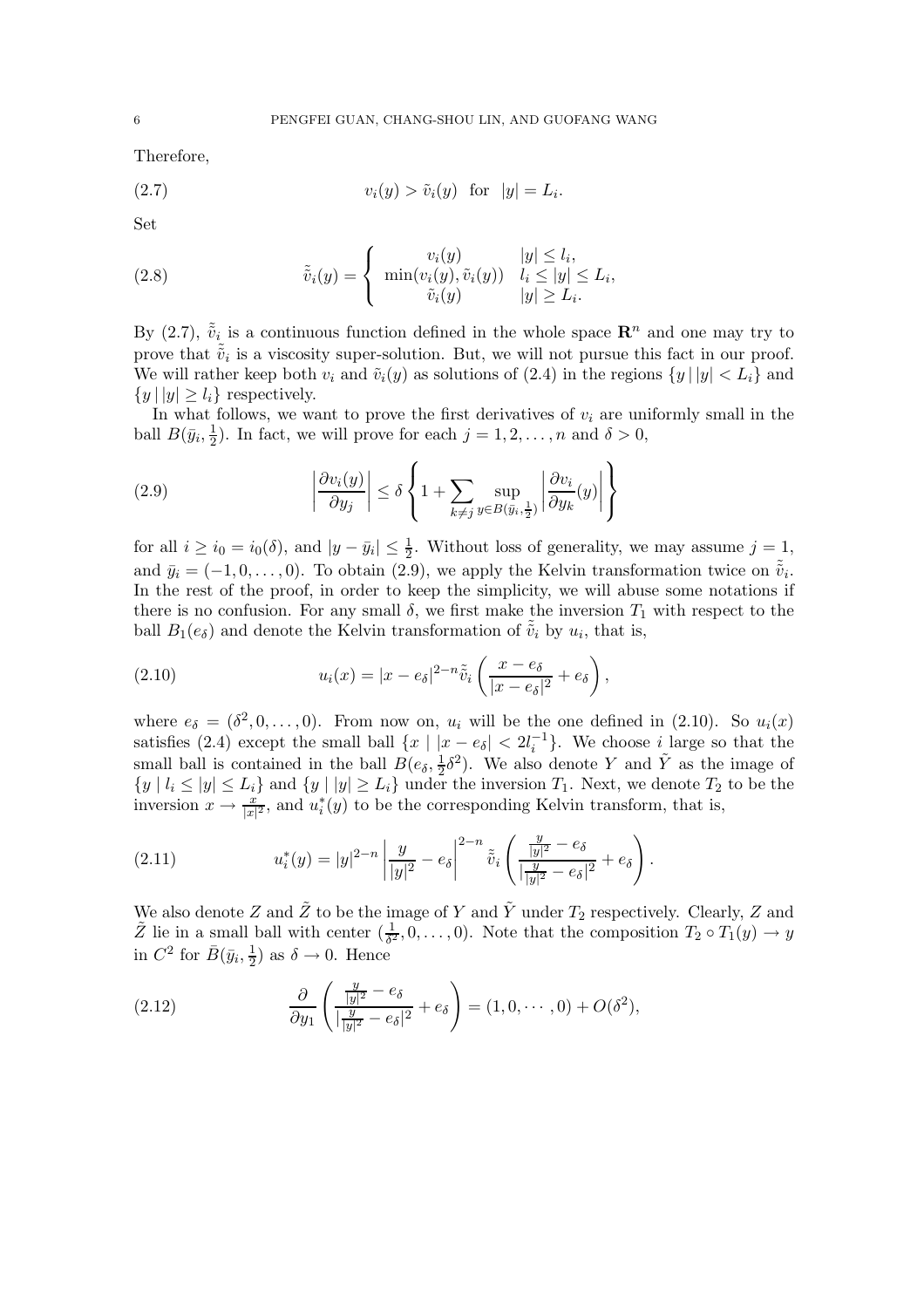and

(2.13) 
$$
\frac{\partial}{\partial y_1} \left( |y|^{2-n} \left| \frac{y}{|y|^2} - e_{\delta} \right|^{2-n} \right) = O(\delta^2)
$$

for  $y \in B(\bar{y}_i, \frac{1}{2})$ . Both (2.12) and (2.13) can be computed by straightforward way.

Now we fix i and  $\delta$  and apply the method of moving planes to  $u_i^*$ . For any  $\lambda \in \mathbb{R}$ <br>is set  $\Sigma_i = \{u \mid u_i > \lambda\}$  and  $u^{\lambda}$  to denote the reflection of  $u \in \Sigma$ , with respect to the we set  $\Sigma_{\lambda} = \{y \mid y_1 > \lambda\}$  and  $y^{\lambda}$  to denote the reflection of  $y \in \Sigma_{\lambda}$  with respect to the hyperplane  $y_1 = \lambda$ .  $u_i^*(y)$  has a harmonic expansion at  $\infty$ . We list here for the convenience of reference (see [8]) of reference (see [8]).

$$
u_i^* = \frac{1}{|x|^{n-2}}(a_0 + \frac{a_j x_j}{|x|^2} + \frac{a_j k x_j x_k}{|x|^4}) + o(\frac{1}{|x|^n}),
$$
  
(2.14) 
$$
(u_i^*)_j = \frac{-a_0(n-2)x_j}{|x|^n} + \frac{a_j}{|x|^n} - \frac{n(\sum_l a_l x_l)x_j}{|x|^{n+2}} + \frac{2\sum_l a_j x_l}{|x|^{n+2}} - \frac{(n+2)(\sum_l a_l x_l x_k)x_j}{|x|^{n+4}} + o(\frac{1}{|x|^{n+1}}).
$$

Set  $y = x - x_0$ , where  $x_0 = \left(-\frac{a_1}{(n-2)a_0}, \cdots, -\frac{a_n}{(n-2)a_0}\right)$ . Then (2.14) is reduced to

$$
u_i^*(x) = \frac{a_0}{|y|^{n-2}} + \frac{\tilde{a}_{jk}y_jy_k}{|y|^n} + o(|y|^{-n}), \quad (u_i^*)_{x_j}(x) = \frac{-a_0(n-2)y_j}{|y|^n} + O(|y|^{-n-1}).
$$

As a consequence of the previous expansion, we have (for the proof see [8])

**Lemma 2.1.** *For any*  $\lambda < \frac{a_1}{(n-2)a_0}$ , *there exists*  $R = R(\lambda)$  *depending only on* min(1 +  $|a_1|$ ) and that for  $x = (x-a')$  and  $y = (x-a')$  existing  $|a_1|, \lambda$  *such that for*  $x = (x_1, y')$  *and*  $y = (y_1, y')$  *satisfying* 

$$
x_1 < y_1, x_1 + y_1 \le 2\lambda, |y| \ge R
$$

*we have*

$$
u_i^*(x) < u_i^*(y).
$$

Before we start the process of moving planes by using Lemma 2.1, we note that  $a_0, a_j$  and R in the Lemma could be large, because it also depends on i and  $\delta$ . By our construction,  $u_i^*(y)$  is a positive  $C^2$  function except at  $Z \cup \tilde{Z}$ . But  $u_i^*(y)$  is a super-harmonic function<br>in the distribution sense. Therefore, for any small point backborhood  $N$  of  $Z \cup \tilde{Z}$ . in the distribution sense. Therefore, for any small neighborhood N of  $Z \cup \tilde{Z}$ ,

(2.15) 
$$
u_i^*(y) \ge \inf_{\partial N} u_i^* \ge c_0 = c_0(i, \delta) > 0
$$

for  $y \in \overline{N}$ . Thus, by Lemma 2.1,  $\lambda$  can be chosen negatively large so that

(2.16) 
$$
u_i^*(y^\lambda) < u_i^*(y) \quad \text{for} \quad y \in \Sigma_\lambda.
$$

As usual, we set

$$
\lambda_0 = \sup \{ \lambda \mid u_i^*(y^{\lambda'}) < u_i^*(y) \text{ for } y \in \Sigma_{\lambda'} \text{ and } \lambda' < \lambda \}.
$$

We claim if  $\delta$  is small enough, then

$$
\lambda_0 \ge \min\left(-\frac{1}{4}, \frac{a_1}{(n-2)a_0}\right).
$$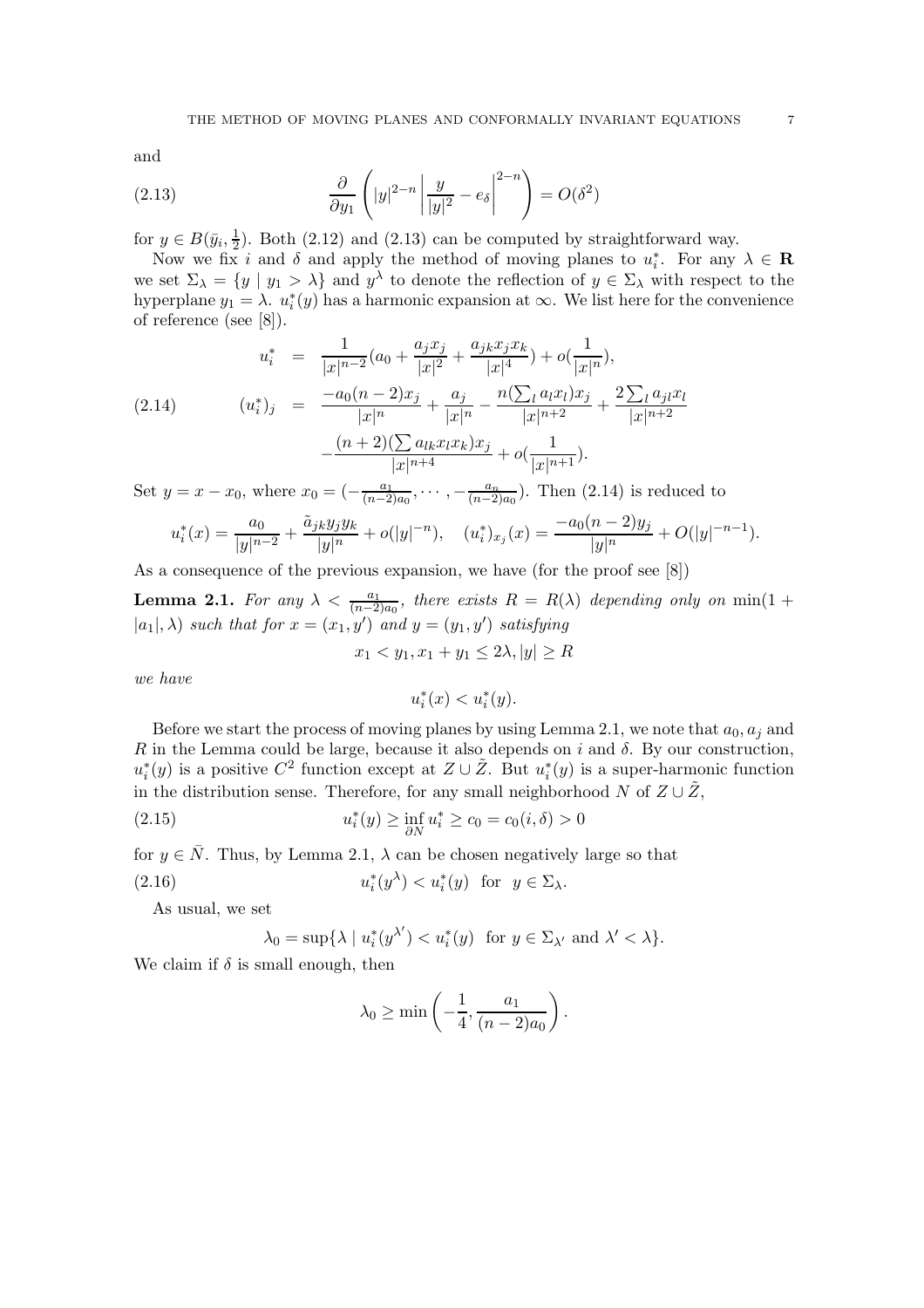Clearly, by the continuity, we have

(2.17) 
$$
w_{\lambda_0}(y) := u_i^*(y) - u_i^*(y^{\lambda_0}) \ge 0 \text{ for } y \in \Sigma_{\lambda_0}.
$$

We claim

(2.18) 
$$
w_{\lambda_0}(y) > 0 \text{ for } y \in \Sigma_{\lambda_0}.
$$

Recall that  $w_{\lambda_0}(y)$  is continuous in  $\bar{\Sigma}_{\lambda_0}$  and is  $C^2$  in  $\Sigma_{\lambda_0} \setminus (Z \cup \tilde{Z})$ . Now suppose  $y_0 \in \Sigma_{\lambda_0}$ such that

(2.19) 
$$
w_{\lambda_0}(y_0) = 0.
$$

If  $y_0 \notin Z \cup \tilde{Z}$ , by the strong maximum principle  $w_{\lambda_0}(y) \equiv 0$  for  $y \notin Z \cup \tilde{Z}$ . Let  $v_i^*(y)$ <br>note the double Kelvin transformation of  $v_i(y)$  through the conformal manning  $T_0 \circ T_1$ denote the double Kelvin transformation of  $v_i(y)$  through the conformal mapping  $T_2 \circ T_1$ . Note that

$$
v_i^*(y) = u_i^*(y) \text{ for } y \in \mathbf{R}^n \setminus Z \cup \tilde{Z},
$$

where  $\mathbf{R}^n \setminus \tilde{Z}$  is *connected*. Since  $w_{\lambda_0}(y) \equiv 0$  for  $y \notin Z \cup \tilde{Z}$ , by the unique continuation, we have

(2.20) 
$$
v_i^*(y^{\lambda_0}) = v_i^*(y) \text{ for } y \in \Sigma_{\lambda_0} \backslash \tilde{Z}.
$$

For  $y \in Z$ , by  $(2.20)$  and  $(2.17)$ ,

(2.21) 
$$
v_i^*(y^{\lambda_0}) = v_i^*(y) \ge u_i^*(y) \ge u_i^*(y^{\lambda_0}) = v_i^*(y^{\lambda_0}).
$$

Thus,  $v_i^*(y) = u_i^*(y)$  for  $y \in Z$ , which implies

(2.22) 
$$
v_i(y) \le \tilde{v}_i(y) \text{ for } l_i \le |y| \le L_i.
$$

By (2.7), this is a contradiction. Thus,  $y_0 \in Z \cup \tilde{Z}$ .

If  $y_0 \in Z$  and  $v_i(y_0) \le \tilde{v}_i(y_0)$ , then  $v_i(y_0) = v_i(y_0^{00})$  and by  $(2.17)$ ,  $v_i^*(y) \ge u_i^*(y) \ge$ <br> $(v_0^{00}) = v^*(v_0^{00})$  for  $u \in \Sigma$ ,  $\tilde{Z}$ . Thus the strong maximum principle again violds  $u_i^*(y^{\lambda_0}) = v_i^*(y^{\lambda_0})$  for  $y \in \Sigma_{\lambda_0} \backslash \tilde{Z}$ . Thus, the strong maximum principle again yields

$$
v_i^*(y) = v_i^*(y^{\lambda_0}) \text{ for } y \in \Sigma_{\lambda_0} \backslash \tilde{Z}.
$$

And it is reduced to the previous case. Thus,  $v_i(y_0) > \tilde{v}_i(y_0)$ . Set  $\tilde{v}_i^*(y)$  be the corre-<br>sponding double Kolvin transformation of  $\tilde{v}_i$ . Closury,  $\tilde{v}_i^*(y)$  is defined only on  $Z \cup \tilde{Z}$ . By sponding double Kelvin transformation of  $\tilde{v}_i$ . Clearly,  $\tilde{v}_i^*(y)$  is defined only on  $Z \cup \tilde{Z}$ . By<br>(2.17)  $\tilde{v}_i^*(y) \geq v_i^*(y)$  for  $v \in \tilde{Z}$  and the squality holds at  $v$ , which implies (2.17),  $\tilde{v}_i^*(y) \ge u_i^*(y^{\lambda_0})$  for  $y \in \tilde{Z}$  and the equality holds at  $y_0$ , which implies

(2.23) 
$$
\tilde{v}_i^*(y) = u_i^*(y^{\lambda_0}) \text{ in } \tilde{Z}.
$$

Therefore

$$
\tilde{v}_i(y) \le v_i(y) \text{ for } l_i \le |y| \le L_i.
$$

But  $\tilde{v}_i(y) = v_i(y)$  for  $|y| = l_i$ . Hence (2.23) yields  $u_i^*(y) = u_i^*(y^{\lambda_0})$  for  $y \in \partial(\tilde{Z} \cup Z)$ , which is reduced to the previous case. Therefore  $y_0 \notin Z$ . But  $y_0 \in \tilde{Z}$  also leads to (2.23) by the strong maximum principle, which in turn yields a contradiction again. Hence the claim  $(2.18)$  is proved.

Once (2.18) is established, it is easy to see  $\lambda_0 \ge \min(-\frac{1}{4}, \frac{a_1}{(n-2)a_0})$  follows from Lemma<br>by the standard argument of the method of moving planes. We omit the details here 2.1 by the standard argument of the method of moving planes. We omit the details here.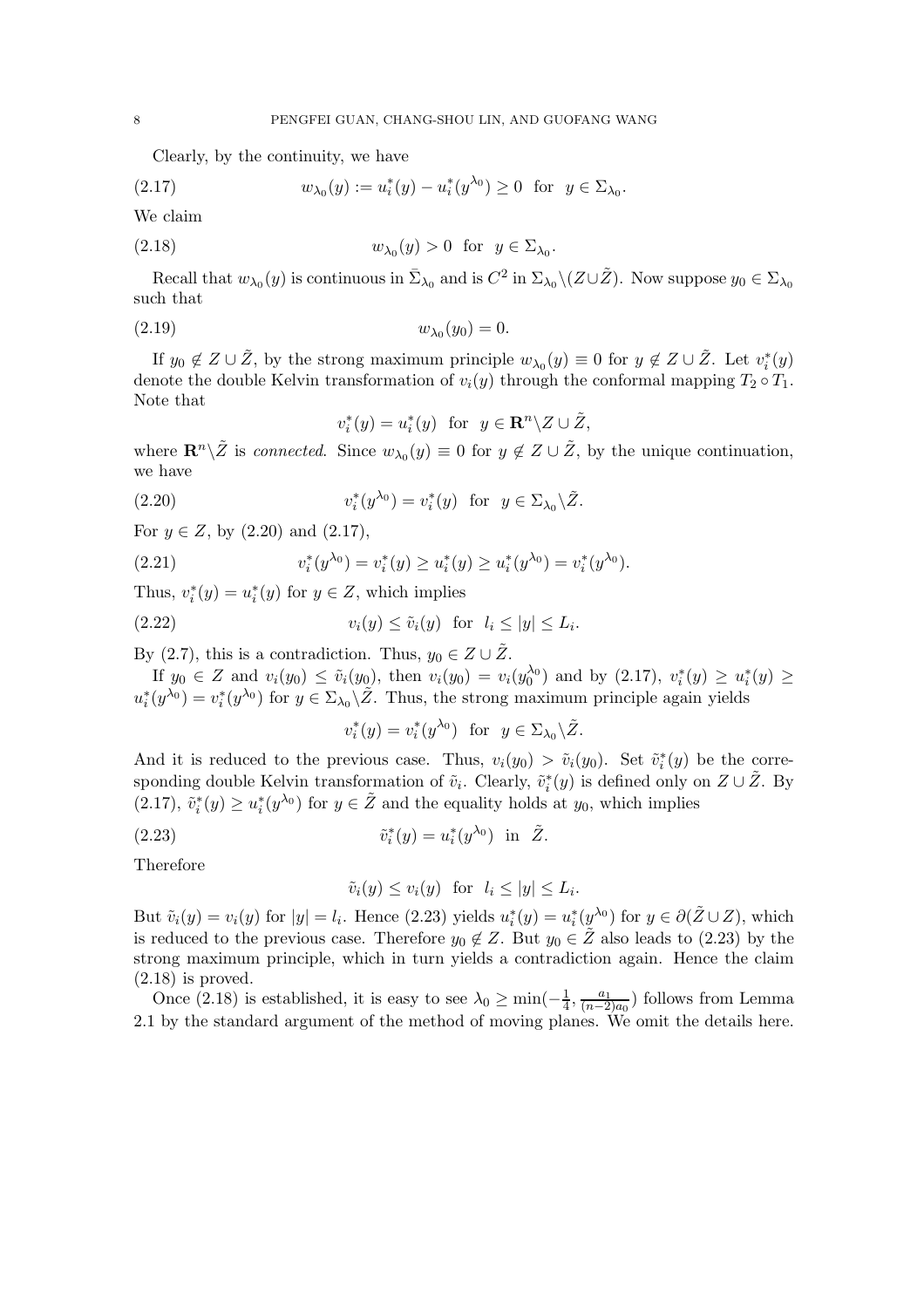By the Hopf boundary lemma, we have

$$
\frac{\partial}{\partial y_1}u_i^*(y) \ge 0 \text{ for } y_1 \le \min(-\frac{1}{4}, \frac{a_1}{(n-2)a_0}).
$$

We want to prove  $\frac{\partial}{\partial y_1} u_i^*(y) > 0$  for  $y_1 \le -\frac{1}{4}$ . If not, then there exists  $y_0 = (y_{0,1}, y'_0)$ such that  $y_{0,1} \leq -\frac{1}{4}$  and  $\frac{\partial}{\partial y_1} u_i^*(y_0) = 0$ . Then we do the Kelvin transformation  $u_i^{**}$  as,

(2.24) 
$$
u_i^{**}(y) = \left(\frac{r_0}{|y|}\right)^{n-2} u_i^* \left(\frac{r_0^2 y}{|y|^2} + y_0\right),
$$

where  $r_0 = \frac{1}{2}|y_0|$ . Obviously, the singular set of  $u_i^{**}$  is in the half-space  $\{y \mid y_1 > 0\}$ . Then we can apply the method of moving planes to show we can apply the method of moving planes to show

(2.25) 
$$
u_i^{**}(y^\lambda) < u_i^{**}(y) \quad \text{for } y \in \Sigma_\lambda \text{ and } \lambda < 0,
$$

by Lemma 2.1 and by the fact  $\frac{\partial u_i^*}{\partial y_1}(y_0) = 0$ . The same argument as the proof of (2.18) yields that (2.25) holds for  $\lambda = 0$  too. This implies

$$
u_i^*(y^\lambda) < u_i^*(y) \quad \text{for } y \in \Sigma_\lambda \text{ and } \lambda = y_{0,1}.
$$

But it yields a contradiction to  $\frac{\partial}{\partial y_1} u_i^*(y_0) = 0$ . Hence  $\frac{\partial}{\partial y_1} u_i^*(y) > 0$  for  $y_1 \le -\frac{1}{4}$ . By the expression of  $(2.11)$ , using  $(2.12)$  and  $(2.13)$ , we then have

(2.26) 
$$
-\frac{\partial}{\partial y_1}\tilde{\tilde{v}}_i(y) \le O(\delta^2)\tilde{\tilde{v}}_i(y) + O(\delta^2)\sum_{k=2}^n \left|\frac{\partial}{\partial y_k}\tilde{\tilde{v}}_i\right|
$$

for  $|y - \bar{y}_i| \leq \frac{1}{2}$ . We can repeat the process by taking  $e_{\delta} = (-\delta^2, 0, \ldots, 0)$ . In this case,  $u_i^*$ has singularity near  $\left(-\frac{1}{\delta^2}, 0, \ldots, 0\right)$ . So, we can move the plane from the right-hand side and obtain the following inequality and obtain the following inequality,

(2.27) 
$$
\frac{\partial}{\partial y_1}\tilde{\tilde{v}}_i(y) \le O(\delta^2)\tilde{\tilde{v}}_i(y) + O(\delta^2)\sum_{k=2}^n \left|\frac{\partial}{\partial y_k}\tilde{\tilde{v}}_i\right|
$$

for  $|y - \bar{y}_i| \leq \frac{1}{2}$ . Note that  $v_i(\bar{y}_i) = \max_{|y| \leq 1} v_i(y) = 1$ . Since  $u_i^*$  is increasing in  $y_1$ , we obtain obtain

(2.28) 
$$
v_i(y) \le 2 \text{ for } |y - \bar{y}_i| \le \frac{1}{2}.
$$

Thus, together with  $(2.26)$  and  $(2.27)$ ,  $(2.28)$  yields

$$
\left| \frac{\partial}{\partial y_1} v_i(y) \right| \le O(\delta^2) \left( 1 + \sum_{k=2}^n \frac{\partial}{\partial y_k} v_i(y) \right)
$$

for  $|y - \bar{y}_i| \leq \frac{1}{2}$ . Therefore (2.9) is proved.

After (2.9) is established, we have  $v_i(y)$  uniformly converges to the constant 1 in  $C^1$  for  $|y - \bar{y}_i| \leq \frac{1}{2}$ . This gives  $\sigma_1(S(v_i))$  convergent weakly to 0 in  $|y - \bar{y}_i| \leq \frac{1}{2}$ . On the other hand, by (3.11) in Lemma 3.1,  $\sigma_1(S(v_i)) \geq C > 0$  in  $|y - \bar{y}_i| \leq \frac{1}{2}$  as  $f(S(v_i)) = 1$ . This yields a contradiction. The proof of Theorem 1.2 is complete.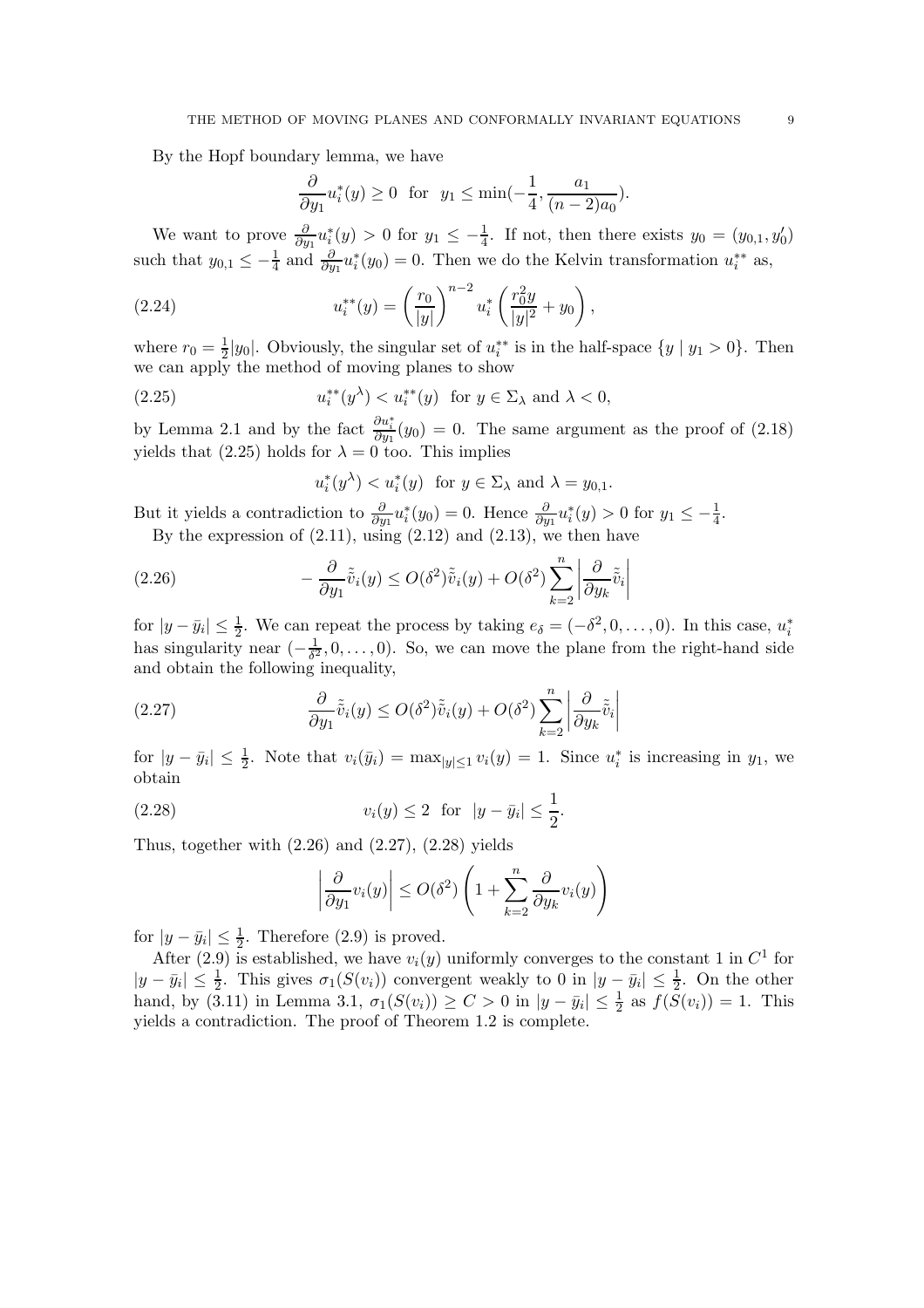We note that we only used  $(3.11)$  in our proof, not the full concavity condition  $(1.7)$ . Though  $(1.7)$  implies  $(3.11)$  by Lemma 3.1.

**Remark 2.1.** *In* [19]*, Li-Li proved the Harnack type inequality in Theorem 1.2 under some further complicated conditions. The main reason for Li-Li to impose these conditions is that their proof of the inequality relies on local gradient estimates for equation (1.1). Such kind of local gradient estimates was established in* [11] *for*  $f(S_q) = \sigma_k(S_q)$  *prior to* [19]*. The proof of the local gradient estimates for*  $\sigma_k$  *was deduced to* Claim (18) *in* [11]*. The implication of* Claim (18) *to local gradient estimates is simple, and that part of deduction can be easily adapted for general elliptic* f*. The main part of* [11] *is to prove* Claim (18) *for*  $\sigma_k$ *, which is quite delicate.* Claim (18) *in* [11]*, together with some other conditions, was renamed as*  $H_{\alpha}$  *condition in* [19]*.* 

**Remark 2.2.** *The local gradient estimates for quotient*  $\frac{\sigma_k}{\sigma_l}$  *have also been established in*<br>[13, 0] *recently In the locally conformally flat case, we systemet that the concave assump* [13, 9] *recently. In the locally conformally flat case, we suspect that the concave assumption (1.7) and the conformal invariance of* f *should be sufficient to get the local gradient estimates. This is partially confirmed in the proof of Theorem 1.2, where a local gradient estimate for a sequence of solutions is obtained via the method of moving planes.*

#### 3. Global a priori bounds and the existence

In this section, we will establish the global gradient estimate of  $\log u$  via the method of moving planes. We first state the main estimates in the following proposition.

**Proposition 3.1.** *Let* (M,g) *be an* n*-dimensional smooth compact locally conformally flat manifold with* g *admissible. Suppose that* f *satisfies (1.6), (1.7) and (1.10), and* (M,g) *is not conformally equivalent to the standard* n*-sphere. Then there exists a positive constant*  $C > 0$ , such that

(3.1) 
$$
\max_{M} u \leq C, \quad \|\nabla \log u\|_{L^{\infty}} + \|\nabla^2 \log u\|_{L^{\infty}} \leq C.
$$

Theorem 1.3 is a consequence of the proposition.

*Proof of Theorem 1.3.* First we prove the  $C^2$  bound of the solutions. By Proposition 3.1 we only need o prove u has a positive lower bound. It is sufficient to prove  $\max_M u$ has a positive lower bound. We now use an observation from Viaclovsky [25]. We would like to note that this is the only place where the admissible condition of  $S_g$  is used. At any maximum point  $x_0$  of  $u$ ,  $u^{-\frac{4}{n-2}}S_{\hat{g}}(x_0) \geq u^{-\frac{4}{n-2}}S_g(x_0)$ . Therefore,

$$
1 = f(u^{-\frac{4}{n-2}}(x_0)g^{-1}(x_0)S_{\hat{g}}(x_0)) \ge f(u^{-\frac{4}{n-2}}(x_0)g^{-1}(x_0)S_g(x_0)).
$$

Since  $g^{-1} \cdot S_g(x_0)$  is admissible, and  $K = \{g^{-1} \cdot S_g(x) | x \in M\}$  is compact, by (3.12),  $u^{-\frac{4}{n-2}}(x_0) \leq C_0$  for some constant  $C_0$ . Therefore, the  $C^0$  and  $C^1$  estimates are proved. By Lemma 3.2, we have  $C^2$  estimates. Then it follows from the second condition in (1.10) that f is uniformly elliptic. The higher-derivatives follow from the Krylov-Evans Theorem and standard elliptic theory. So, the a priori estimate (1.11) is proved for the case when M is not comformally equivalent to  $S^n$ .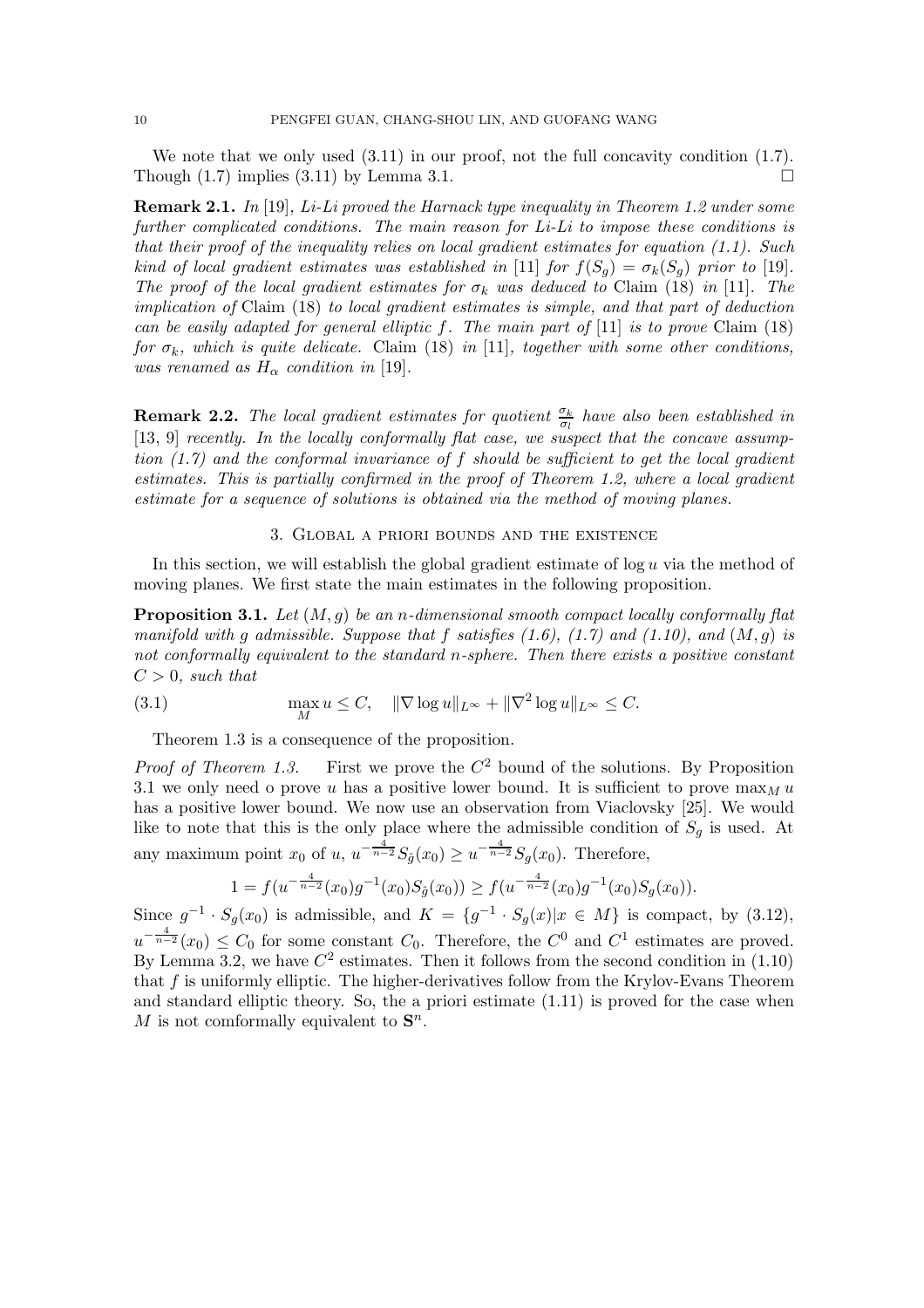The existence of solutions can be obtained by using the degree theory following the argument of Li-Li in [19]. We define a deformation

$$
f_t(\lambda) = \begin{cases} f((1-t)\lambda + t\sigma_1(\lambda)e), & \text{for } t \in [0,1],\\ (2-t)f(\sigma_1(\lambda)e) + \frac{t-1}{nt_0}\sigma_1(\lambda), & \text{for } t \in [1,2] \end{cases}
$$

with the corresponding cone

$$
\Gamma_t = \begin{cases} \{\lambda \in \Gamma_1^+ \mid (1-t)\lambda + t\sigma_1(\lambda)e \in \Gamma\}, & \text{for } t \in [0,1],\\ \Gamma_1^+, & \text{for } t \in [1,2], \end{cases}
$$

where  $e = (\frac{1}{n}, \frac{1}{n}, \dots, \frac{1}{n})$  in  $\Gamma$ . Obviously,  $f_t$  in the deformation satisfies the assumptions of Theorem 1.3 and  $f_t(t_0, t_0) = 1$  where  $t_0$  as in (1.8). By a priori estimates (1.11) of Theorem 1.3 and  $f_t(t_0,\ldots,t_0) = 1$ , where  $t_0$  as in (1.8). By a priori estimates (1.11), the  $C<sup>3</sup>$ -norms of solutions are uniformly bounded. Therefore, the degree remains the same during the deformation. Since the degree for the Yamabe problem (i.e. for  $f_2$ ) is  $-1$  (see [22]), the degree for our equation is −1. The existence of solutions follows.

Now we prove Theorem 1.1. The idea to prove Theorem 1.1 is to seek an admissible solution of the following fully nonlinear equation:

$$
\sigma_k(g) = \text{constant},
$$

for g in the conformal class. In [2], Chang-Gursky-Yang proved that if  $Y_1$  and  $Y_2$  (note that  $Y_1$  positive implies  $C_1 \neq \emptyset$ , and in the case  $n = 4$ ,  $\int_M \sigma_2(g) = Y_2$  for all g in the conformal class) are positive then equation (3.2) is solvable for  $n = 4$ ,  $k = 2$ . This is an important class) are positive, then equation (3.2) is solvable for  $n = 4, k = 2$ . This is an important result because the existence is obtained without the assumption on  $\mathcal{C}_k \neq \emptyset$ . Here we will deal with the case for higher dimension, but on the locally conformally flat manifolds. The key is to obtain some appropriate a priori estimates for (3.2) using Proposition 3.1 and a result in [13] concerning a sharp Sobolev type inequality. We list it in the following proposition, which is a special case of Theorem 1 in [13].

**Proposition 3.2.** *Let*  $(M, g_0)$  *be a locally conformally flat manifold with*  $g \in C_l$  *for some*  $l < n/2$ . Then there is a constant  $C_S(M) > 0$  such that for any metric  $g \in \mathcal{C}_l$ .

$$
\int_M \sigma_l(g) vol(g) \geq C_S(M) vol(g)^{\frac{n-2l}{n}}.
$$

The equality holds if and only if  $\sigma_l(g^{-1}S_g) = c$  for some positive constant c. Moreover,

$$
C_S(M) \leq C_S(\mathbf{S}^n) = \binom{n}{l}^{\frac{1}{n-2l}} \left(\frac{\omega_n^2}{2^n}\right)^{\frac{l}{n(n-2l)}},
$$

*where*  $\omega_n$  *is the volume of the standard sphere*  $\mathbf{S}^n$ *.* 

*Proof of Theorem 1.1.* Let  $g = e^{-2v}g_0 \in \Gamma_{k-1}^+$ . We modify the approaches in [15] and [19] to consider the following equation [19] to consider the following equation

(3.3) 
$$
f_t(v) = \sigma_k (tg^{-1}S_g + (1-t)\sigma_{k-1}^{1/(k-1)}(g^{-1}S_g)g) = 1.
$$

Let

$$
\Gamma_t = \{ \Lambda \in \Gamma_{k-1}^+ \, | \, t\Lambda + (1-t)\sigma_{k-1}^{1/(k-1)}(\Lambda)I \in \Gamma_k^+ \}.
$$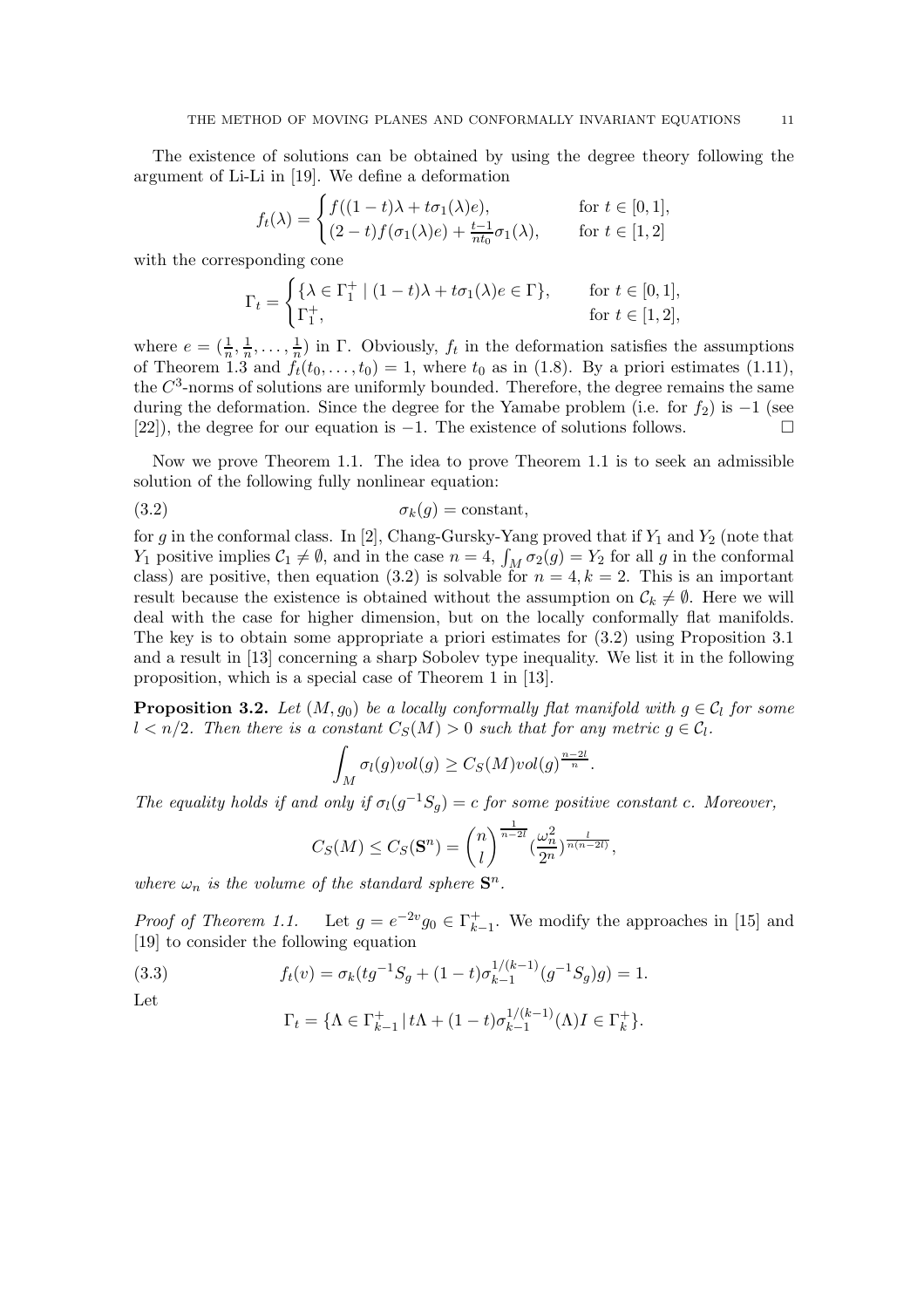It is clear that  $\Gamma_0 = \Gamma_{k-1}^+$  and  $\Gamma_1 = \Gamma_k^+$ . And for any  $t \in [0,1]$ ,  $f_t$  satisfies the conditions<br>in Proposition 3.1 uniformly in t. From the proof of Theorem 1.3, we may take  $g_0 \in C_{k-1}$ . in Proposition 3.1 uniformly in t. From the proof of Theorem 1.3, we may take  $g_0 \in \mathcal{C}_{k-1}$ with  $\sigma_{k-1}(g_0) = 1$  and the degree of  $\sigma_{k-1}(g) = 1$  is -1. From degree argument (e.g., see [19]), we only need to show a priori bound on solutions of equation (3.3) for all  $0 \le t \le 1$ .

For  $g = e^{-2v}g_0$ , and for any local orthonormal frame (with respect to  $g_0$ ), we let  $S_{ij}$  be the Schouten tensor of  $g_0$  and let  $W_v = (v_{ij} + v_i v_j - \frac{|\nabla v|^2}{2} \delta_{ij} + S_{ij})$ . Equation (3.3) then can be expressed as:

(3.4) 
$$
\sigma_k(tW_v + (1-t)\sigma_{k-1}^{1/(k-1)}(W_v)I) = e^{-2kv}.
$$

By  $(3.1)$  in Proposition 3.1, there is C independent of t such that

(3.5) 
$$
\inf_{M} v \geq C, \quad \max_{M} |\nabla v| \leq C, \quad \text{and} \quad \max_{M} |\nabla^{2} v| \leq C.
$$

We now only need to obtain an upper bound of v. Set  $\tilde{v} = v - \max_M v$ . We have  $W_{\tilde{v}} = W_v$ .<br>By (2.5)  $\|\tilde{v}\|$  is  $\leq \tilde{C}$  for some  $\tilde{C}$  independent of t.  $\tilde{v}$  extinges equation By (3.5),  $\|\tilde{v}\|_{C^2(M)} \leq \tilde{C}$  for some  $\tilde{C}$  independent of t.  $\tilde{v}$  satisfies equation

(3.6) 
$$
\sigma_k(tW_{\tilde{v}} + (1-t)\sigma_{k-1}^{1/(k-1)}(W_{\tilde{v}})I) = e^{-2k \max_M v} e^{-2k\tilde{v}}.
$$

Expand

$$
(3.7) \qquad \sigma_k(tW_{\tilde{v}} + (1-t)\sigma_{k-1}^{1/(k-1)}(W_{\tilde{v}})I) = \sum_{i=0}^k {n-i \choose n-k} t^i (1-t)^{k-i} \sigma_i(W_{\tilde{v}}) \sigma_{k-1}^{\frac{k-i}{k-1}}(W_{\tilde{v}}).
$$

Since  $W_{\tilde{v}} \in \Gamma_{k-1}$ , we have

$$
e^{-2k \max_M v} e^{-2k\tilde{v}} = \sigma_k(tW_{\tilde{v}} + (1-t)\sigma_{k-1}^{1/(k-1)}(W_{\tilde{v}})I) \ge t^k \sigma_k(W_{\tilde{v}}) + (1-t)^k \sigma_{k-1}^{\frac{k}{k-1}}(W_{\tilde{v}}).
$$

That is

(3.8) 
$$
e^{-2k \max_M v} \ge t^k \sigma_k(\tilde{g}^{-1} S_{\tilde{g}}) + (1-t)^k \sigma_{k-1}^{\frac{k}{k-1}}(\tilde{g}^{-1} S_{\tilde{g}}).
$$

Since  $\tilde{v}$  is bounded, integrating the above formula over M with respect to the metric  $\tilde{g} = e^{-2\tilde{v}}g_0$ , together with the Hölder inequality, yields

(3.9) 
$$
e^{-2k \max_M v} \ge c(t^k Y_k + (1-t)^k \left(\int_M \sigma_{k-1}(\tilde{g}^{-1} S_{\tilde{g}}) dvol(\tilde{g})\right)^{\frac{k}{k-1}})
$$

for a positive constant  $c > 0$  independent of t. By Proposition 3.2, for  $l < n/2$ ,

$$
\inf_{g \in \mathcal{C}_l} (Vol(g))^{\frac{2l-n}{n}} \int_M \sigma_l(g^{-1}S_g) dvol(g) \geq C_S > 0.
$$

This gives

$$
(\int_M\sigma_{k-1}(\tilde{g}^{-1}S_{\tilde{g}})dvol(\tilde{g}))^{\frac{k}{k-1}}\geq (C_S)^{\frac{k}{k-1}}(Vol(\tilde{g}))^{\frac{k(n-2l)}{k-1}}\geq C>0,
$$

since  $\tilde{v}$  is bounded. It follows that v has an upper bound independent of t. Hence  $||v||_{C^2(M)}$ is bounded independent of t. By the Krylov-Evans theorem and standard elliptic theory,  $||v||_{C^m(M)}$  is bounded for any m. The Theorem is proved for the case  $Y_k > 0$ .

If  $Y_k = 0$ , By (3.5), v is bounded from below, and the first and second derivatives of v are bounded independent of t. By  $(3.9)$ , for any  $t < 1$ , v is bounded from above (depending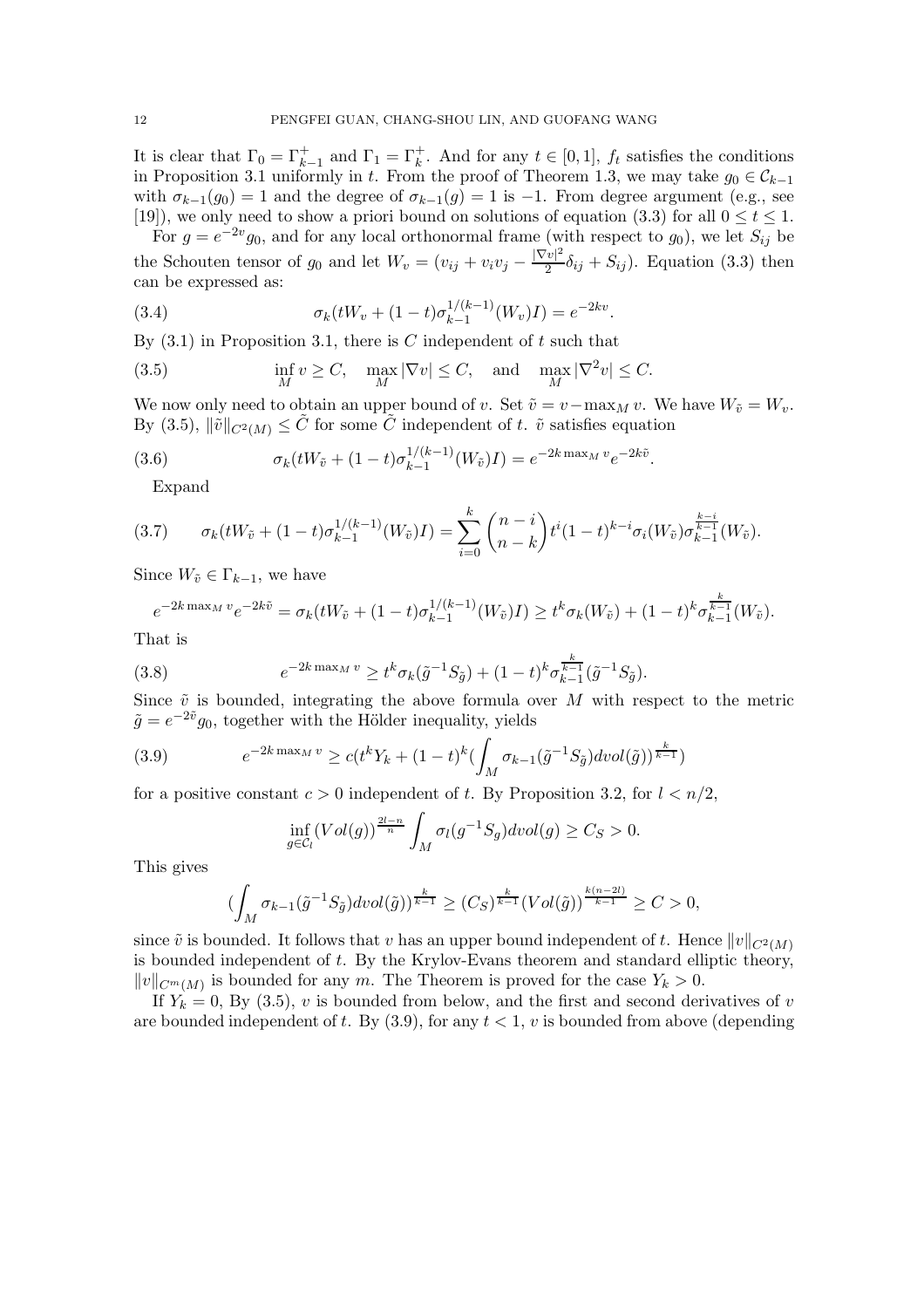on t). If sup  $v \to \infty$  for some sequence  $t_j \to 1$ , from (3.6) we obtain a  $C^{1,1}$  solution  $g \in \bar{\Gamma}_k^+$ with  $\sigma_k(g) = 0$ . If for some sequence  $t_j \to 1$ , sup v stay bounded, we obtain a solution  $g \in \Gamma_k^+$  with  $\sigma_k(g) = 1$ . These two cases can not be happen at the same time by Lemma 2 in [13] 2 in [13].

*Proof of Corollary 1.1.* Note that  $\int_M \sigma_m(g) dvol(g)$  is a topological invariant. We have  $V > 0$ . By Theorem 1.1.  $C \neq \emptyset$  Hence  $(M, g)$  is conformally equivalent to  $S^{2m}$  by  $Y_m > 0$ . By Theorem 1.1,  $\mathcal{C}_m \neq \emptyset$ . Hence  $(M, g)$  is conformally equivalent to  $\mathbf{S}^{2m}$ , by Theorem 1 in [10] Theorem 1 in [10].

Finally, we prove Proposition 3.1. It is well-known that once gradient estimates are available,  $C^2$  estimates of log u will follow easily. And higher-order derivatives follow readily the Krylov-Evans theory. Though in [11] we dealt only with  $f = \sigma_k^{1/k}$  and estimated  $\Delta u + |\nabla u|^2$  but the argument works for general concave elliptic operator f, and second  $\Delta u + |\nabla u|^2$ , but the argument works for general concave elliptic operator f and second derivative bounds can be obtained easily just by considering  $T^2u + |Tu|^2$  for any unit vector field T. This was noted in [19]. For the completeness, we will include the local  $C^2$ estimates here following the same lines of proof in [11].

We list some properties stemmed from concavity assumption on  $f$ .

**Lemma 3.1.** *Suppose that*  $f$  *satisfies* (1.7) and (1.8). Set  $F^{ij}(U) = \frac{\partial f(U)}{\partial U_{ij}}$  for  $U = (U_{ij}) \in \Gamma$ Γ*.*

1. Let  $t_0$  be the number in (1.8), then for all  $U \in \Gamma$  with  $f(U) \leq 1$ ,

(3.10) 
$$
\sum_{i,j} F^{ij}(U) U_{ij} \leq t_0 \sum_i F^{ii}(U).
$$

2. *Suppose further that* f *satisfies* (1.6), then there is  $C > 0$  *such that*  $\forall U \in \Gamma$  *with*  $f(U) \geq 1$ *, the following is true:* 

$$
\sigma_1(U) \ge Cf(U).
$$

3. If in addition, f satisfies condition (1.10), then  $\sum_{i,j} F^{ij}(U)U_{ij} \geq 0$  for all  $U \in \Gamma$ .<br>And for any compact set K in  $\Gamma$ , there is a t  $\infty$ , 0, such that *And for any compact set* K *in*  $\Gamma$ *, there is a*  $t_K > 0$ *, such that* 

(3.12) 
$$
f(t\gamma) > 1, \quad \text{for all} \quad \gamma \in K, t \ge t_K.
$$

*Moreover there is*  $\delta > 0$  *such that for all*  $U \in \Gamma$  *with*  $f(U) \leq 1$ *, the following is true*

(3.13) 
$$
\delta \leq \delta + \sum_{i,j} F^{ij}(U)U_{ij} \leq 2t_0 \sum_i F^{ii}(U).
$$

*Proof.* Let  $I$  be the identity matrix. By the concavity of  $f$ ,

(3.14) 
$$
f(tI) \le f(U) + \sum_{i,j} F^{ij}(U)(t\delta_{ij} - U_{ij}).
$$

By (1.8),  $f(t_0I) > 1$ . Since  $f(U) < 1$ , (3.10) follows from (3.14).

To prove (3.11), we note  $\sigma_1(U)$  is invariant under symmetrization (i.e., symmetrization of eigenvalues of  $U$ ), while  $f(U)$  is non-decreasing under symmetrization by the concavity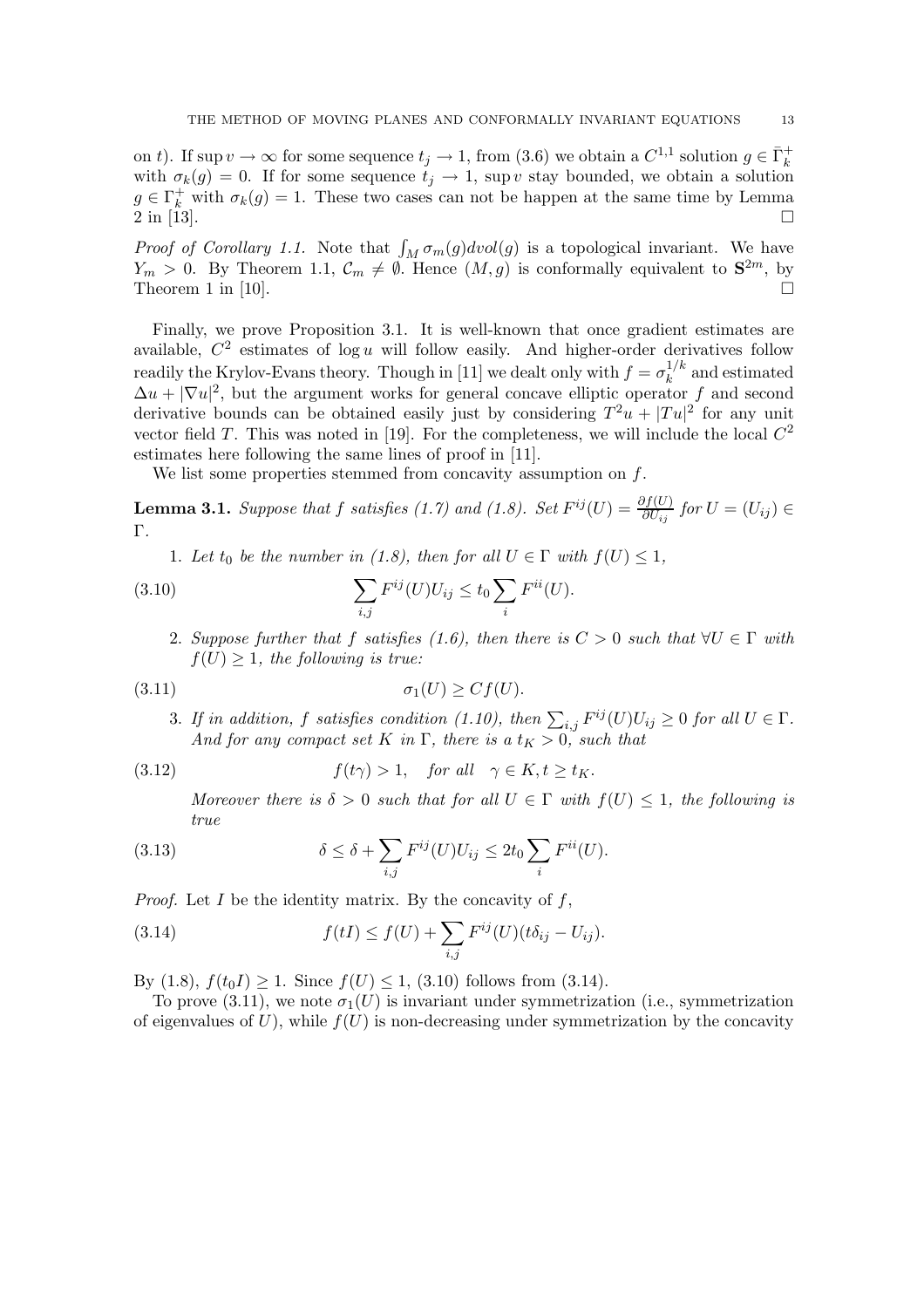of f. So we only need to check that if  $f(t, \dots, t) \geq 1$ , then  $\sigma_1(t, \dots, t) \geq C f(t, \dots, t)$ . By (1.6),  $f(t, \dots, t) \ge 1$  implies  $t \ge t_0$ . From the concavity of f,

$$
f(t,\dots,t)\leq f(t_0I)+(t-t_0)\sum_i f_{\lambda_i}(t_0,\dots,t_0)\leq A\sigma_1(t,\dots,t),
$$

if we pick  $A \ge \frac{f(t_0 I)}{\sigma_1(t_0, \dots, t_0)} + \sum_i f_{\lambda_i}(t_0, \dots, t_0)$ .<br>We note that by concavity assumption on f and the first condition in (1.10), for any

 $\gamma \in \Gamma$ ,  $f(t\gamma)$  is an increasing function for  $t > 0$ . This implies  $\sum_{i,j} F^{ij}(U)U_{ij} \geq 0$ . By the monotonicity of  $f(t\gamma)$  and the first condition in (1.10) for any  $\gamma \in \Gamma$ , there is  $t \leq \infty$  such monotonicity of  $f(t\gamma)$  and the first condition in (1.10), for any  $\gamma \in \Gamma$ , there is  $t_{\gamma} < \infty$  such that  $f(t\gamma) > 1$  for all  $t \geq t_{\gamma}$ . Then (3.12) follows from the continuity of f and compactness of  $K$  in  $\Gamma$ .

By the first condition in (1.10) again, there exists  $\delta > 0$  such that  $f(2t_0I) > 1 + \delta$  (this also follows from the monotonicity condition (1.6)). Since  $f(U) \leq 1$ , (3.13) follows from  $(3.14).$ 

Set  $v = \frac{-2}{n-2} \log u$ , then v satisfies equation

(3.15) 
$$
f(e^{2v}(\nabla^2 v + dv \otimes dv - \frac{|\nabla v|^2}{2}g + S_g)) = 1.
$$

**Lemma 3.2.** *Suppose that* f *satisfies conditions (1.6), (1.7), and (1.8), and suppose that*  $v \in C^4$  *is an admissible solution of (3.15) in*  $B_r$ . Then, there exists a constant  $c > 0$ *depending only on* r,  $||g||_{C^{4}(B_{r})}$  *and*  $||\nabla v||_{L^{\infty}(B_{r})}$ *, such that* 

$$
|\nabla^2 v|(x) < c, \quad \text{for } x \in B_{r/2}.
$$

*Proof.* Choose  $r'$  small such that there is a local orthonormal frame in each geodesic ball  $B_{r'}(x)$  for all  $x \in B_{\frac{2r}{3}}$ . We only need to verify (3.16) for such  $B_{r'}(x)$ , which we will still denote  $B_r$ . We may also assume  $r = 1$ . Let  $\rho$  be a smooth nonnegative cut-off function in  $B_1, \rho = 1$  in  $B_1$  and  $\rho = 0$  in  $B_1 \setminus B_2$ . We only need to get an upper bound for  $\rho(T^2v + |Tv|^2)$  for any unit vector field T. Since  $\bar{B}_{\frac{2}{3}} \times S^{n-1}$  is compact, we may assume that the maximum is attained at some point  $y_0 \in \mathring{B}_{\frac{2}{3}}$  and  $T = e_1$  for some orthonormal frame  $\{e_1, \dots, e_n\}$  in  $B_1$ . Set  $G = \rho(v_{11} + |v_1|^2)$ . So  $y_0$  is a local maximum point of G. By the  $C^1$  bound assumption, we may assume  $v_{11} \ge 1 + |v_1|^2$  and  $v_{11}(y_0) > \frac{1}{4n}|v_{ij}(y_0)|, \forall i, j$ .<br>Now at  $y_0$  we have Now at  $y_0$ , we have

$$
(3.17) \qquad 0 = \frac{\rho_j}{\rho} G + \rho(v_{11j} + 2v_1v_{1j}), \qquad (\frac{\rho \rho_{ij} - 2\rho_i \rho_j}{\rho^2} G + \rho(v_{11ij} + 2v_{1i}v_{1j} + 2v_1v_{1ij})) \le 0.
$$

For any fixed local orthonormal frame, we may view  $S_g$  and  $S_{\hat{g}}$  as matrices. We denote  $S_{ij}$  and  $U_{ij}$  the entries of  $g^{-1}S_g$  and  $\hat{g}^{-1}S_{\hat{g}}$  respectively. By the ellipticity assumption on f,  $(F^{ij})$  is positive definite at  $\tilde{U} = \hat{g}^{-1} S_{\hat{g}}$ . Since  $y_0$  is a maximum point of G,

$$
(3.18) \qquad 0 \ge \sum_{i,j\ge 1} F^{ij} \{ \frac{\rho \rho_{ij} - 2\rho_i \rho_j}{\rho^2} G + \rho (v_{ij11} + 2v_{1i}v_{1j} + 2v_1v_{ij1}) \} - CG \sum_i F^{ii},
$$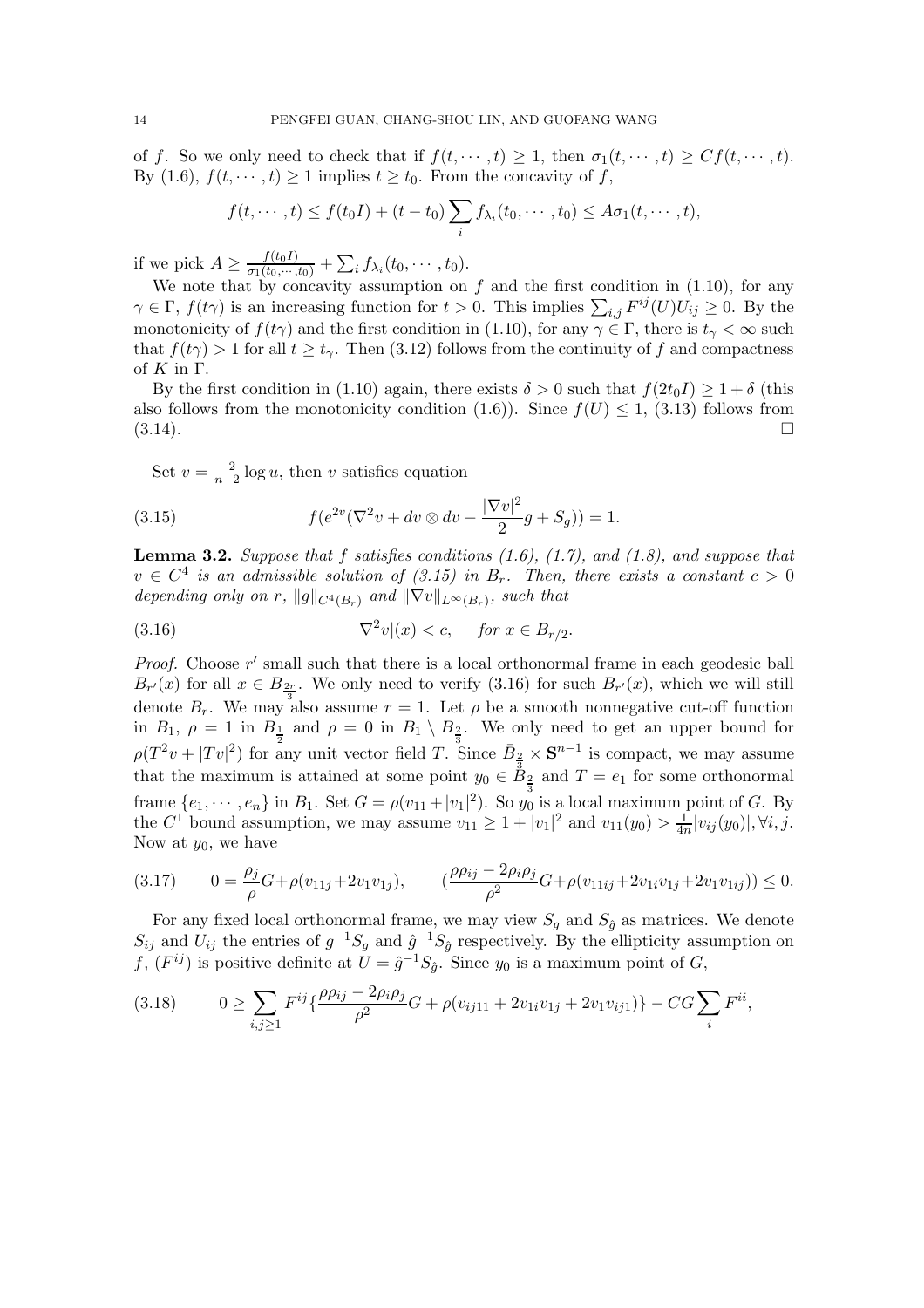where the last term comes from the commutators related to the curvature tensor of g and its derivatives. From the construction of  $\rho$ ,  $|\nabla \rho(x)| \leq C \rho^{\frac{1}{2}}(x)$  for all  $x \in B_1$ . We have

$$
\sum_{i,j\geq 1} F^{ij} \frac{\rho \rho_{ij} - 2\rho_i \rho_j}{\rho^2} G \geq -C \sum_{i\geq 1} F^{ii} \frac{1}{\rho} G.
$$

By  $(3.17), (3.10), (3.18)$  and the concavity of f,

$$
(3.19)
$$
\n
$$
0 \geq \rho \sum_{i,j\geq 1} F^{ij}(v_{ji11} + 2v_{1i}v_{1j} + 2v_{1}v_{1ij}) - C\frac{G}{\rho} \sum_{i\geq 1} F^{ii}
$$
\n
$$
= \rho \sum_{i,j\geq 1} F^{ij} \{ (e^{-2v}U_{ij} - v_iv_j + \frac{1}{2}|\nabla v|^2 \delta_{ij} - S_{ij})_{11} + 2\rho v_{1i}v_{1j} + 2\rho v_{1}(e^{-2v}U_{ij} - v_iv_j + \frac{1}{2}|\nabla v|^2 \delta_{ij} - S_{ij})_1 \} - C\frac{G}{\rho} \sum_{i\geq 1} F^{ii}
$$
\n
$$
= \rho \sum_{i,j\geq 1} F^{ij} \{ e^{-2v}(U_{ij})_{11} - 2v_1 e^{-2v}(U_{ij})_1 + (\frac{1}{2}|\nabla v|^2 \delta_{ij} - S_{ij})_{11} - 2v_{11}e^{-2v}U_{ij} - v_iv_{j11} - v_jv_{i11} + 2v_1(-v_iv_j + \frac{1}{2}|\nabla v|^2 \delta_{ij} - S_{ij})_1 \} - C\frac{G}{\rho} \sum_{i\geq 1} F^{ii}
$$
\n
$$
\geq \rho e^{-2v}(f_{11} - 2v_1f_1) + \sum_{i\geq 1} F^{ii} [\rho v_{11}^2 - C(\frac{1}{\rho} + \frac{|\nabla \rho|}{\rho})G] - Ct_0\rho v_{11} \sum_i F^{ii},
$$

where  $t_0$  is the number in (1.8).

As f is a constant,  $f_1 = f_{11} = 0$ . By assumption  $v_{11} \ge \frac{1}{2\rho} G$  at  $y_0$ . It follows from (3.19) that at  $y_0, G \leq C$ .

*Proof of Proposition 3.1.* The second derivative estimates have been proved in Lemma 3.2 assuming the gradient boundedness. We only need to get an upper bound of u and a gradient estimate for  $log u$ . We should first use the theory of Schoen-Yau in [23] to set up the situation where the method of moving planes can work. Let  $(M, \tilde{g})$  be the universal cover of M with  $\tau : \tilde{M} \to M$  be a covering and  $\tilde{q} = \tau^*(q)$  is the pull-back metric of q. By applying the theory of Schoen-Yau on locally conformally flat manifold, there exists a developing map  $\Phi : (\tilde{M}, \tilde{g}) \to (\mathbf{S}^n, \sigma)$  where  $\sigma$  is the standard metric on  $\mathbf{S}^n$ . The map  $\Phi$ is conformal and one to one. Let

$$
(3.20) \t\t \t\t \Omega = \Phi(\tilde{M}).
$$

Then  $\Omega$  is an open set of  $S<sup>n</sup>$ . In our case, the scalar curvature of g is positive. Then Schoen-Yau's Theorem tells us that the Hausdorff-dimension of  $\partial\Omega$  is at most  $\frac{n-2}{2}$ .

If  $\Omega = S^n$ , then M has an unique conformal structure, and solution always exists, which can be derived from the solutions on  $S<sup>n</sup>$ . Hence we consider  $\partial\Omega$  is not empty. Now fix a point  $p \in M$  and choose  $\tilde{p} = \Phi \circ \tau^{-1}(p)$  such that  $dist(\tilde{p}, \partial \Omega) \ge \delta_0 > 0$ . By composing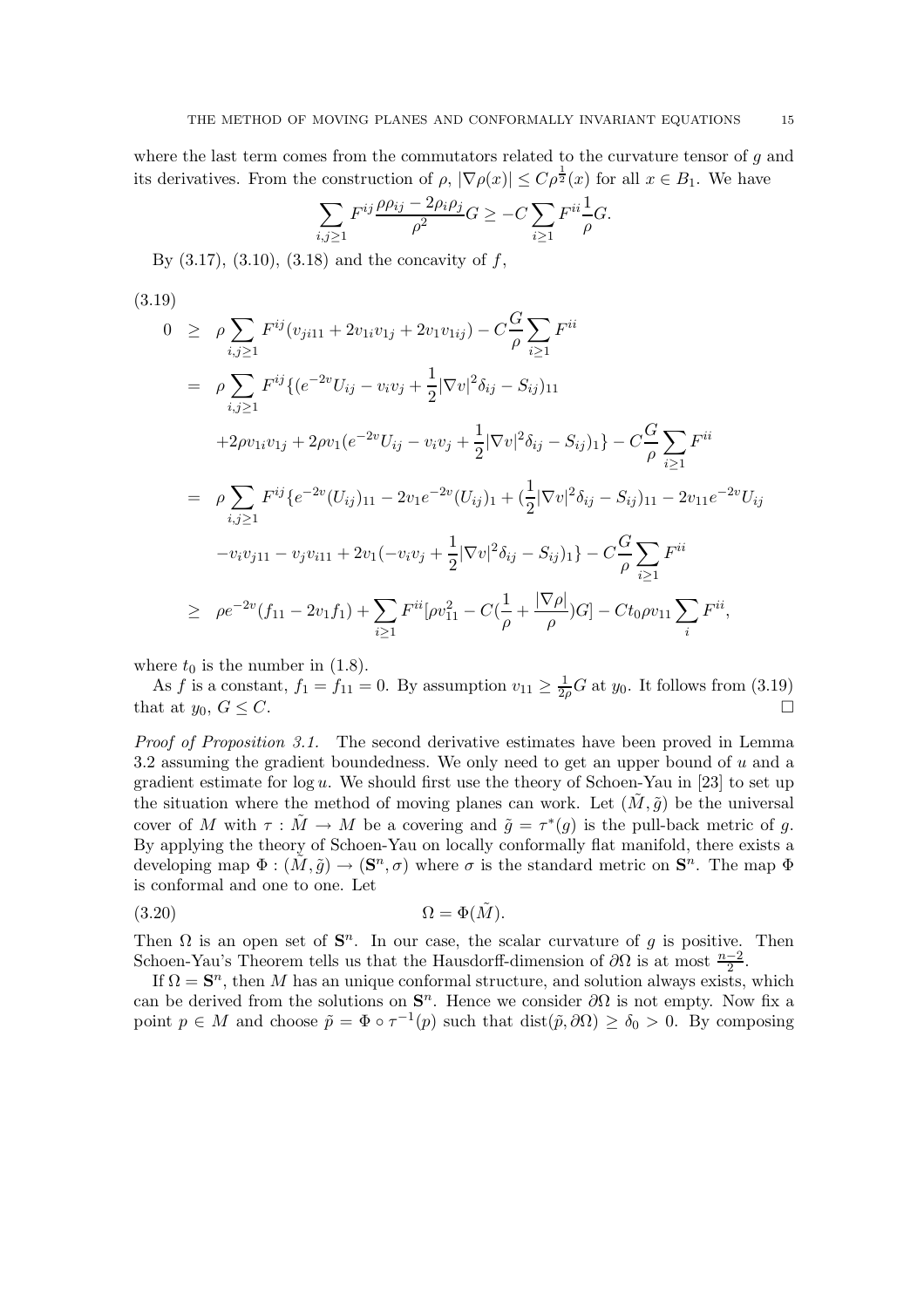a conformal transformation on  $S^n$  and identifying  $\mathbb{R}^n = S^n \setminus \{ \text{North pole} \}$  through the stereographic projection, we may assume  $\tilde{p} = (-1, 0, \ldots, 0)$  and  $\partial \Omega \subset \{x \mid |x| \geq \frac{1}{\delta}\}\)$  for some  $\delta > 0$ . For the simplicity we assume  $\infty \notin \partial \Omega$ . We still denote the conformal map. some  $\delta > 0$ . For the simplicity, we assume  $\infty \notin \partial \Omega$ . We still denote the conformal map:  $(\tilde{M}, \tilde{g}) \to (\mathbf{R}^n, |dx|^2)$  by  $\Phi$ . Set  $v(x)$  to be the conformal factor:

$$
\Phi^*(|dx|^2) = v(\Phi^{-1}(x))^{\frac{4}{n-2}}\tilde{g}.
$$

Then  $\tilde{u}(x) = v(\Phi^{-1}(x))u(\tau \Phi^{-1}(x))$  for  $x \in \Omega$  is a solution of

(3.21) 
$$
\begin{cases} f(\lambda(S(\tilde{u}))(x)) = 1 \text{ and } \lambda(S(\tilde{u}))(x) \in \Gamma \text{ for } x \in \Omega, \\ \lim_{x \to \partial \Omega} \tilde{u}(x) = +\infty. \end{cases}
$$

Note that the boundary condition of  $(3.21)$  follows from [23], because M is compact. By composition with a rotation, we may assume

(3.22) 
$$
\begin{aligned}\n\frac{\partial \tilde{u}}{\partial x_i}(-1, 0, \dots, 0) &= 0 \text{ if } i \neq 1 \\
\frac{\partial \tilde{u}}{\partial x_1}(-1, 0, \dots, 0) > 0\n\end{aligned}
$$

Let  $u^*$  be the Kelvin transformation with respect to the unit ball, that is,

$$
u^*(y) = |y|^{2-n} \tilde{u}\left(\frac{y}{|y|^2}\right).
$$

Then  $u^*(y)$  satisfies equation (3.21) in  $\Omega^*$ , where  $\Omega^*$  is the image of  $\Omega$  under the inversion  $y \to \frac{y}{|y|^2}$ , and  $\partial \Omega^* \subset B(0, \delta)$ . Since  $\infty \notin \partial \Omega$ ,  $u^*(x)$  is  $C^2$  at the origin and<br>lime set  $u^*(x) = +\infty$ . Because  $u^*(x)$  has a harmonic expansion at  $\infty$  by Lemma 2.1 we  $\lim_{x\to\partial\Omega^*} u^*(x) = +\infty$ . Because  $u^*(x)$  has a harmonic expansion at  $\infty$ , by Lemma 2.1, we can start the method of moving planes. Since the argument is essentially the same as in section 2, we won't repeat it here. Hence, we may conclude that  $u^*(y)$  is increasing in  $y_1$ as long as  $y_1 \leq -\frac{1}{2}$ . Thus,

$$
\frac{\partial u^*}{\partial y_1}(-1,0,0,\ldots,0)>0,
$$

which, together with (3.22), implies

(3.23) 
$$
|\nabla \tilde{u}(-1,0,\ldots,0)| = \frac{\partial \tilde{u}}{\partial y_1}(-1,0,\ldots,0) < (n-2)\tilde{u}(-1,0,\ldots,0).
$$

By noting  $\tilde{u}(x) = v(x)u(\tau \circ \Phi^{-1}(x))$ , we then obtain

$$
(3.24) \t |\nabla \log u(p)| \leq c \text{ for } p \in M.
$$

Clearly, the gradient estimate (3.24) yields

(3.25) 
$$
\frac{\max_M u}{\min_M u} \leq C.
$$

Together with Theorem 1.2, we get

$$
\max_{M} u \leq C.
$$

 $\Box$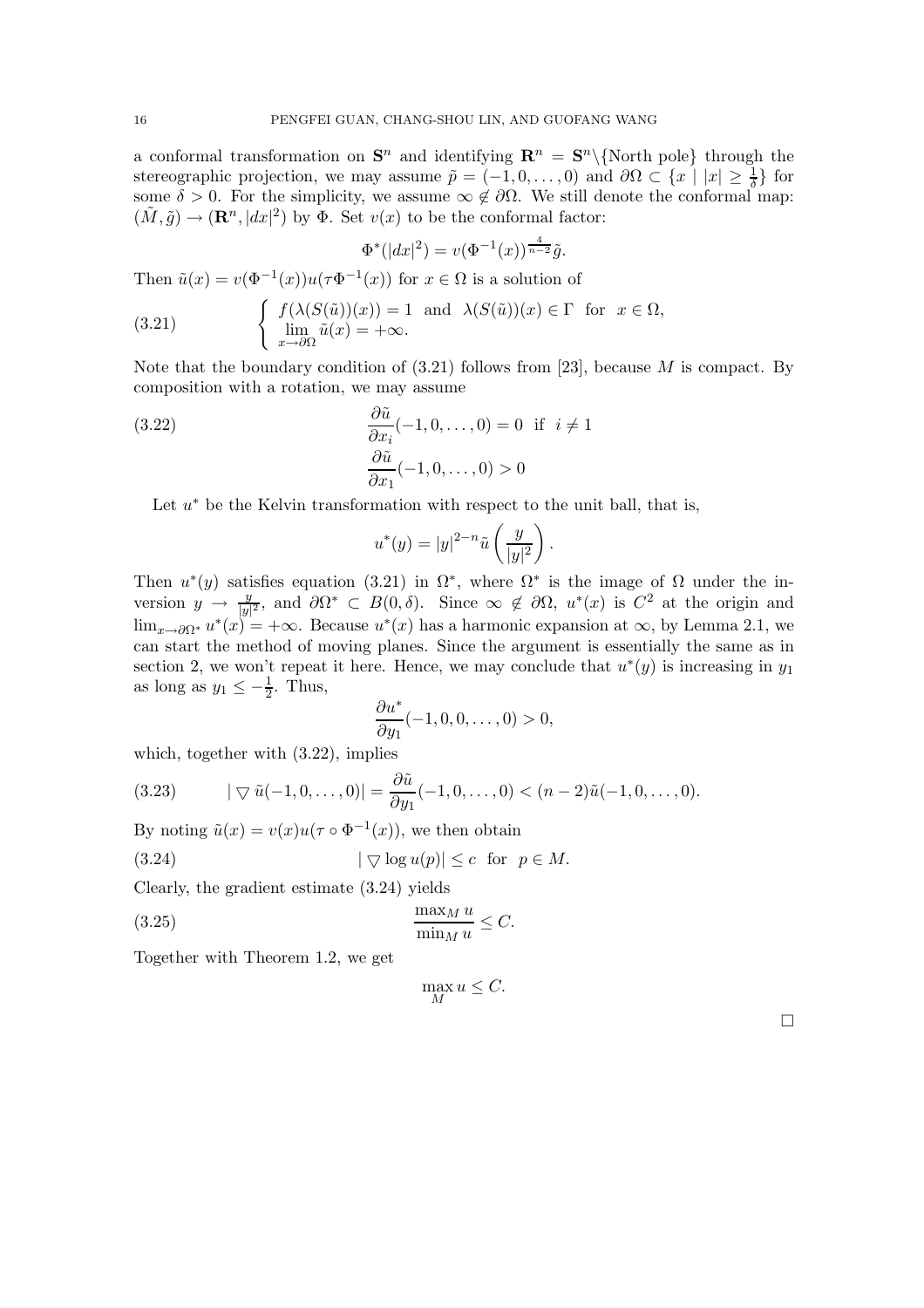#### **REFERENCES**

- [1] L. Caffarelli, L. Nirenberg, and J. Spruck, The Dirichlet problem for nonlinear second-order elliptic equations. III. Functions of the eigenvalues of the Hessian, Acta Math. **155** (1985), no. 3-4, 261–301.
- [2] S.Y.A. Chang, M. Gursky and P. Yang, An equation of Monge-Ampere type in conformal geometry, and four-manifolds of positive Ricci curvature, Ann. of Math. **155** (2002), 709-787.
- [3] S.Y.A. Chang, M. Gursky and P. Yang, An a priori estimate for a fully nonlinear equation on fourmanifolds, J. Anal. Math. **87** (2002), 151-186.
- [4] C.C. Chen and C.S. Lin, Local Behavior of Singular Positive Solutions of Semilinear Elliptic Equations With Sobolev Exponent, Duke Math. J. **78** (1995), 315-334.
- [5] C.C. Chen and C.S. Lin, Estimates of the conformal scalar curvature equation via the method of moving planes, Comm. Pure Appl. Math. **50** (1997), 971-1017.
- [6] L.C. Evans, Classical solutions of fully nonlinear, convex, second-order elliptic equations, Comm. Pure Appl. Math. **35** (1982), 333-363.
- [7] L. Garding, An inequality for hyperbolic polynomials, J. Math. Mech, **8**, (1959), 957-965.
- [8] B. Gidas, W.M. Ni and L. Nirenberg, Symmetry and related properties via the maximum principle, Comm. Math. Phys. **68** (1979), 209-243.
- [9] P. Guan, C.S. Lin and G. Wang, On quotient equations in conformal geometry, preprint.
- [10] P. Guan, J. Viaclovsky and G. Wang, Some properties of the Schouten tensor and applications to conformal geometry, Transactions of American Math. Society, **355** (2003), 925-933.
- [11] P. Guan and G. Wang, Local estimates for a class of fully nonlinear equations arising from conformal geometry, Intern. Math. Res. Notices, **2003** (2003) 1413-1432.
- [12] P. Guan and G. Wang, A fully nonlinear conformal flow on locally conformally flat manifolds, to appeer in J. Reine Angew. Math.
- [13] P. Guan and G. Wang, *Geometric inequalities on locally conformally flat manifolds*, preprint.
- [14] M. J. Gursky, Locally conformally flat four- and six-manifolds of positive scalar curvature and positive Euler characteristic, Indiana Univ. Math. J. **43** (1994), 747–774.
- [15] M. J. Gursky and J. Viaclovsky, Fully nonlinear equations on Riemannian manifolds with negative curvature, preprint.
- [16] M. J. Gursky and J. Viaclovsky, A conformal invariant related to some fully nonlinear equations, preprint.
- [17] M. J. Gursky and J. Viaclovsky, A fully nonlinear equation on 4-manifolds with positive scalar curvature, preprint.
- [18] N.V. Krylov, Boundedly inhomogeneous elliptic and parabolic equation in a domain, Izv. Akad. Nauk SSSR **47** (1983), 75-108.
- [19] A. Li and Y.Y. Li, On some conformally invariant fully nonlinear equations, preprint.
- [20] A. Li and Y.Y. Li, A fully nonlinear version of the Yamabe problem and a Harnack type inequality, preprint.
- [21] Y.Y. Li, Degree theory for second order nonlinear elliptic operators and its applications, Comm. in Partial Differential Equations **14**(1989), 1541-1578.
- [22] R. Schoen, On the number of constant scalar curvature metrics in a conformal class, Differential Geometry: A symposium in honor of Manfredo Do Carmo (H.B. Lawson and K. Tenenblat, eds), Wiley, 1991, 311-32.
- [23] R. Schoen and S. T. Yau, Conformally flat manifolds, Kleinian groups and scalar curvature. Invent. Math. **92** (1988), 47-71.
- [24] J. Viaclovsky, Conformal geometry, contact geometry, and the calculus of variations, Duke Math. J. **101** (2000) 283-316.
- [25] J. Viaclovsky, Estimates and existence results for some fully nonlinear elliptic equations on Riemannian manifolds, Comm. Anal. Geom. **10** (2002), 815-847.
- [26] J. Viaclovsky, Conformally invariant Monge-Ampere equations: global solutions, Trans. Amer. Math. Soc. **352** (2000), 4371-4379.